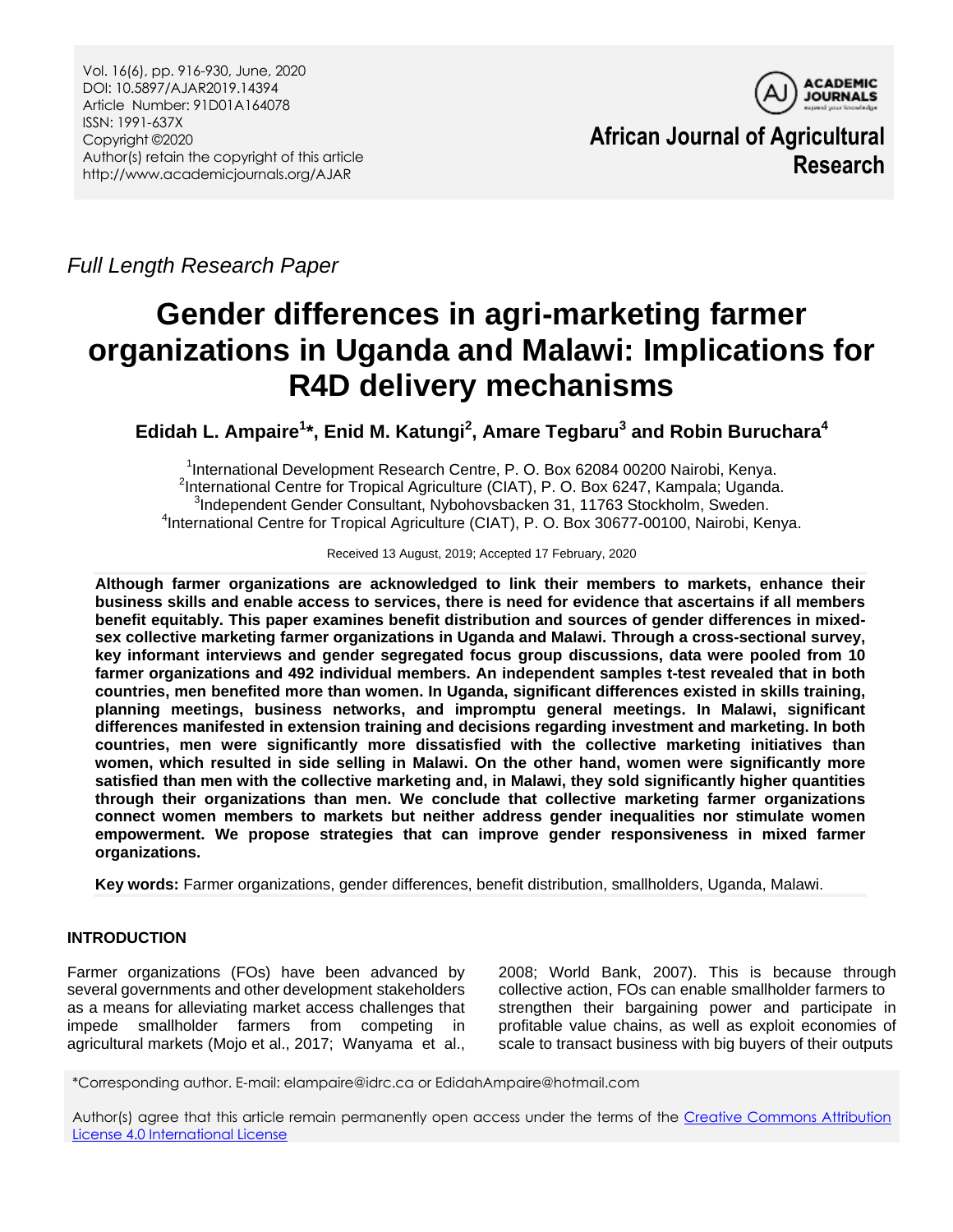or suppliers of the inputs they need (Hilhorst and Wennink, 2010; Penrose-Buckley, 2007; Shepherd, 2007). Where extension service is limited or lacking, FOs such as cooperatives and farmer associations have been promoted as an efficient approach for providing support services e.g. extension advice, market information, credit and market outlets to farmers (Chagwiza et al., 2016; Otieno, 2019; Bijman and Wollni, 2008; Shepherd, 2007). In developed nations, such as United States, Canada, and Japan, agricultural cooperatives have become a powerful economic force shouldering marketing, supply, credit, insurance, as well as handling international businesses (Aref, 2011; Birchall, 2004). In Africa and other developing countries, cooperatives have been appreciated for creation of employment, poverty reduction, facilitating technology adoption (Bayan, 2018; Chagwiza et al., 2016), extending social protection, and representation of interests of the majority poor who have no voice (Develtere et al., 2008; Mrema, 2008). Other analysts find that cooperatives provide more inclusive trade relations and value chains and offer opportunities for gender mainstreaming and women empowerment (ICA, 2016; Thangata, 2016), helping poor women to lift themselves out of poverty and have their voices heard collectively (ILO, 2014). However, in all cases, authors recommend deliberate actions to increase and incentivize women participation in cooperative activities, leadership and decision making and enabling active engagement.

Despite the growing literature on the potential benefits that FOs give to their members, not enough studies have been conducted to understand whether the distribution of the benefits to members is fair enough to guard against empowering a few while using others as ladders of their success; thus, widening the poverty gap. The documented successes of FO as a mechanism for collective marketing have often not disaggregated results to indicate whether all members accessed the specific benefits that were generated by the FOs (Berdegué et al., 2008; Chirwa et al., 2005; Coulter, 2007; Kyazze, 2010; Ikwera and Twongyirwe, 2019; ILO, 2012; Shiferaw et al., 2009; Thangata, 2016; Wanyama, 2012; Mrema, 2008). Disaggregated information is particularly important for studies of mixed sex FOs, where women and men face unequal constraints that put women at a disadvantage when negotiating with men (Kaaria et al., 2016). Women are likely to join with the burden of triple roles, have low mobility and education relative to men, have limited access to and control over productive resources, and are generally expected to behave in a certain way by society (FAO, 2011). Thus, it is critical that disaggregated information on distribution of benefits among FO members differentiated by sex be made available to inform the design of strategies for addressing gender equity gaps.

This paper examines the distribution of benefits of participation in collective marketing among members of FOs and asks whether these FOs work equitably for men

and women members in the context of Uganda and Malawi. The paper contributes towards filling the gaps in literature on sex-disaggregated evidence in the context of FOs in different ways. First, we analyse the sexdisaggregated composition and governance of collective marketing FOs, which are of a mix of area cooperative enterprises (ACEs), also referred to as secondary cooperatives, and farmer associations at second-tier level. We focus on the sex of the members and occupants of leadership position as these may influence the nature and distribution of benefits. Then, we investigate the nature and extent of benefits that accrue to members and test whether there is equal distribution of those benefits between men and women. From the analysis, we draw implications for the potential of farmer organizations to deliver on gender equality and women empowerment as postulated by literature (ICA, 2016; ILO, 2015).

## **Historical perspectives of farmer organizations in Uganda and Malawi**

In both Uganda and Malawi, FOs have been embraced and promoted as a means for rural development for over four decades. In Malawi, FOs started as farmer clubs in 1978 through the Ministry of Agricultural for purposes of facilitating farmer access to agricultural credit and extension advice in the country (Kishindo, 1988). These clubs have since evolved into a hierarchy of zonal/regional and national level apex organizations (Chirwa et al., 2005; Coulter, 2007; Diaz, 2004; Mapila et al., 2010a).

In Uganda, FOs were started way back in 1913 as lobby pressure groups that mobilized to fight against the exploitation of European and Asian traders and get high returns from their marketed produce (Msemakweli, 2012; UNDP, 2016). At the time, the colonial government had enforced a policy that required smallholder farmers to produce cotton and coffee while the European and Asian business persons were required to process and market the products. Unlike in Malawi, cooperatives in Uganda served as a channel through which the government controlled marketing of coffee and cotton, which were important crops for foreign exchange earnings for the government of the time, while economic development and integrating the poor farmers into the economy became secondary. These cooperatives were linked to the market through the marketing board that handled most of the export marketing activities and provided credit in form of inputs to support production (Msemakweli, 2012).

Like many other countries across Africa, cooperatives in Uganda and Malawi also suffered from poor performance due to governments' interference that used them as platforms for rewarding political royalties with employment, thus running down their performance and reputation (Futures Agriculture, 2014). During this era,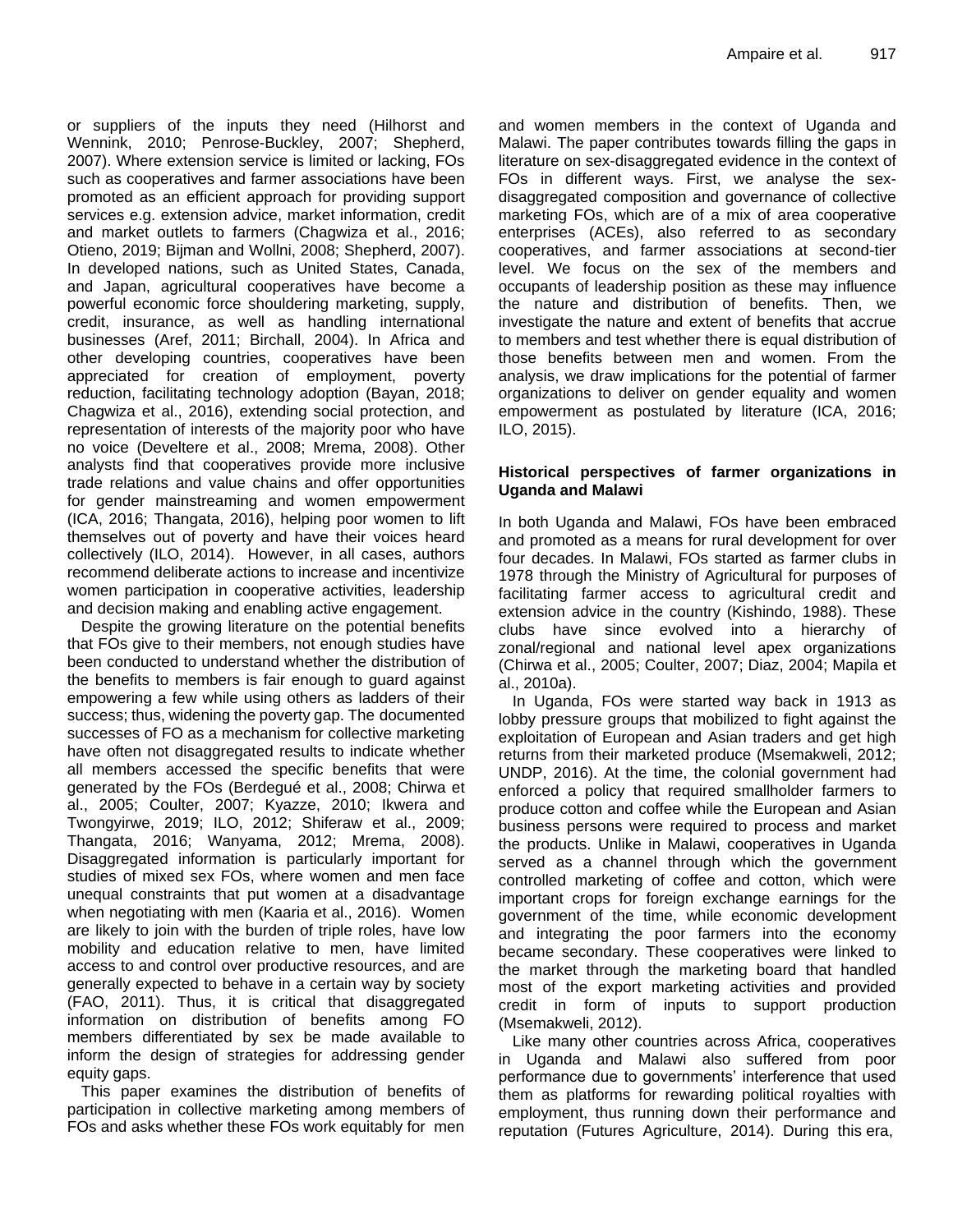rules and regulations that came to shape the way cooperative members interacted were gender blind as women were only represented at the level of household headship while most women in agriculture living in male headed households were represented by their husbands.

After market liberalization that started in the 1990s, FOs underwent reforms that brought about changes in how FOs are organized and managed internally. They have since taken up multiple functions such as advocating for policy change (FUM, 2010), and serve as platforms for extension service delivery, mobilization of financial resources, agro-processing and collective marketing, as an avenue for linking members to markets (Biteete, 2019; Thangata, 2016).

The management of FOs in the post liberalization period has been highly decentralized in nature, which allows them to form their rules and procedures that provide a framework of incentives that shape their economic, political, social organization and behaviour (Dorward et al., 2009). According to the new institutional economics theory, this enhances the supervision of contracts and generates a stream of benefits to members that includes reduced transaction costs, risk, as well as overcoming problems of weak enforcement of laws and low community level social capital (Dorward et al., 2009). However, as argued in the Futures Agriculture (2014), organizational rules and procedures that shape incentives to members who cooperate are functions of internal and external factors mediated by gender aspects. Internally, power relations and group characteristics influence bargaining and decision-making processes, with more powerful members likely to influence the outcome of the interactions in their favour as the weak lose out (Kaaria et al., 2016).

# **Gender inclusion in the organization of FOs**

The diversification of functions combined with decentralised managerial structures enabled participation of other social groups that were originally excluded from cooperatives during the pre-liberalisation era. In particular, social inclusion in farmer organization in the two countries shifted in favour of women. For example, FOs formed under the National Agricultural Advisory Services (NAADS) in Uganda, the dominant advocate for the group approach, were either constituted by more female members than males (ILO and ICA, 2014) or there were no differences (Benin et al., 2007; Davis et al., 2007). Different strategies have been promoted to enhance women participation in FOs. In the context where gender inequalities are deeply entrenched and socio-cultural norms prohibitive, the strategy has been to promote women only FOs (Carr and Hartl, 2008; Hilhorst and Wennink, 2010; Quisumbing and Pandolfelli, 2009). In case of collective marketing where the primary objective is linking farmers to new markets, women-only FOs are viewed as less successful in terms of market

search, access to new information and negotiating with buyers (Barham and Chitemi, 2008; Gotschi et al., 2009; Katungi et al., 2008), which necessitates presence of men members in the organization to fill in the gaps. For these reasons, sex mixed FOs have tended to dominate where the interest is to link smallholder farmers to globalized markets through formalized FOs. Kaaria et al. (2016) highlight additional strategies that have been used to increase women participation in FOs. They include basing membership on individuals rather than the household; aligning entrance requirements to what women can control; reducing membership fees for women and getting more women on the executive boards. Authors caution that these strategies serve to bring women into a mixed organization but do not automatically guarantee their active continuous engagement.

In both Uganda and Malawi, women continue to be under-represented at political, policy and decision-making levels in mixed FOs. This is partly due to cultures that assign leadership and decision-making roles to men and organizational rules that attach high preferences on literacy skills as eligibility criteria for leadership (Mapila et al., 2010a), but discriminate against less educated members, majority of whom are women (IFPRI, 2005b; Mapila and Makina, 2012; Sinyolo and Mudhara, 2018).

Despite the pre-entry differences in capabilities, all FOs in this study adopted the voluntary and open membership cooperative principle: all persons who can use the FO services and are willing to accept the responsibilities of membership are free to join. Thus, men and women are subjected to the same criteria that qualify them as members - payment of membership and annual subscriptions fees and willingness to market a proportion of their produce through their FOs. The amounts of membership and subscription fees are democratically agreed upon and payable by all members. The members are also bound by a common set of rules that structure their behaviour, prescribe the rules of business conduct and a leadership code (Ampaire et al., 2013b). In mixed sex FOs, the leadership code stipulates the proportion of men and women that constitute leadership committees, among other things. The quota system, which is adopted from government macro policies as a blue print, is adhered to for women representation on executive leadership committees but not necessarily on subcommittees.

There is evidence that FOs can enable women to break through the community safety concerns or socio-cultural norms and access markets, increase their assets and gain control over decision-making processes that affect their lives (Hilhorst and Wennink, 2010; Penrose-Buckley, 2007). However, it has also been shown that the success of FOs in providing benefits to women members, particularly in mixed sex FOs, does not come freely but requires design and implementation of measures that address the constraining gender norms (Kaaria et al.,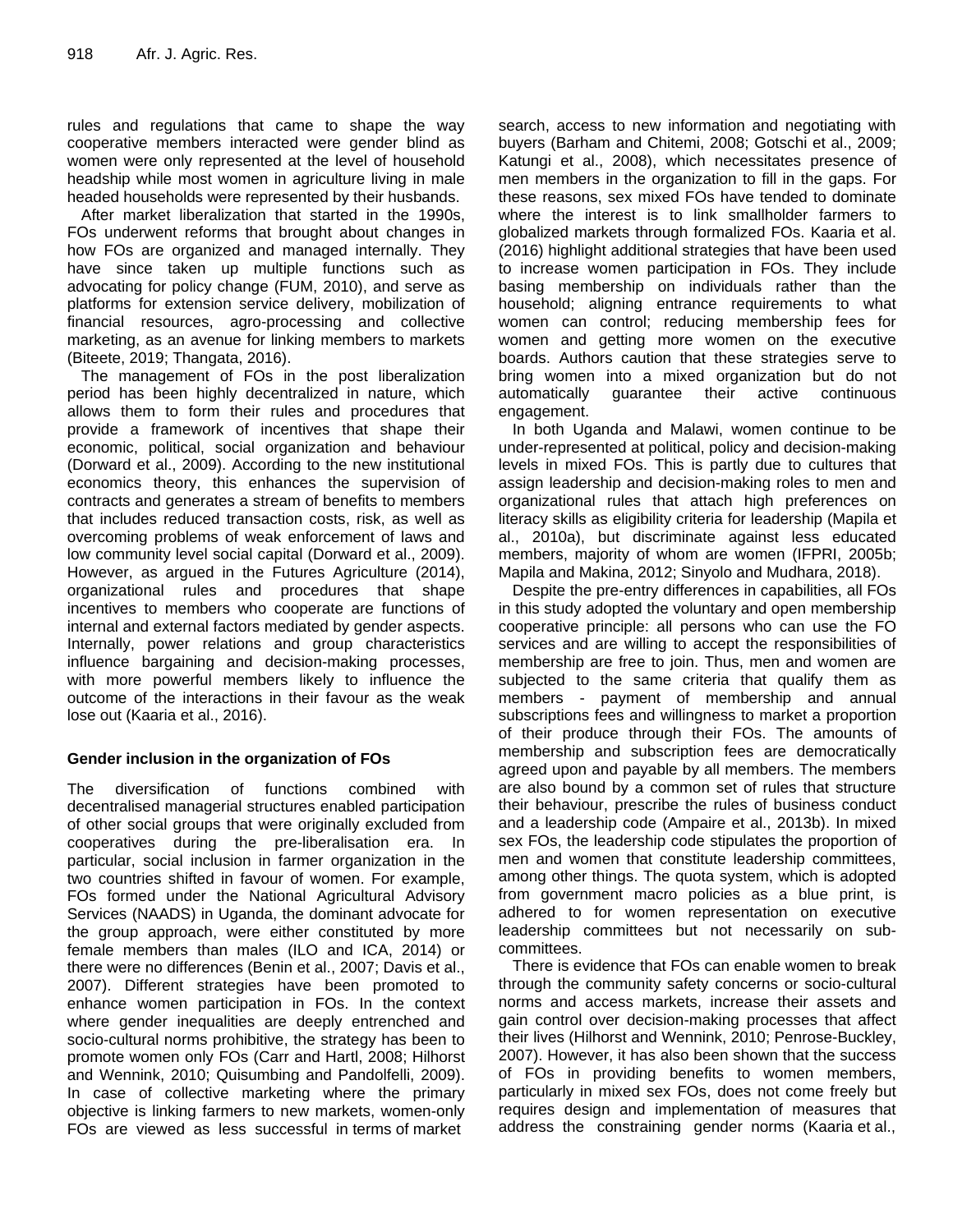2016; Lecoutere, 2017; Quisumbing and Pandolfelli, 2009; Rubin et al., 2009). For example, there is evidence that successful agriculture production depends on whether one has access to enabling assets such as natural, physical, human, financial, and political capital (Meinzen-Dick et al., 2013). As such, the capacity of women to produce and improve livelihoods is constrained by lack of or limited access to and control over assets such as land, inputs, credit, extension services (Ampaire et al., 2013a; Lodhia, 2009; Rubin et al., 2009). Because women join FOs with such constraints, there is always need for FOs to put in place mechanisms that can help women overcome these constraints to not only be members of FOs, but beneficiaries of the benefits that come with it.

#### **MATERIALS AND METHODS**

#### **Data sources and collection methods**

The data used in the study were obtained from both secondary and primary sources to enable triangulation of information during analysis. In Uganda, secondary data was obtained from documents provided by Uganda Cooperative Alliance (UCA), the apex body coordinating cooperatives in the country, who also recommended a list of ACEs to work with, from which a final sample was purposively selected based on the target commodity and ease of access. Additional documents were downloaded from the ministry of trade, industry and cooperatives website. At ACE level, transaction records were obtained from the executive, who also provided an updated list of member grower cooperative societies (GCSs). Membership records were obtained from the leaders of the randomly sampled GCSs. In Malawi, the beans programme at Kitedze research institute, in collaboration with NGO partners, sampled the five target farmer organizations. Leaders of the sampled associations provided business records and lists of their member clubs. Club leaders provided lists of their respective members.

Data from primary sources were gathered via a mixed methods approach combining gender segregated focus group discussions (FGDs), key informant interviews and a survey of individual FO members selected from primary cooperatives or clubs. Sampled FOs include five ACEs in Uganda, which were constituted by GCS and five second-tier farmer associations in Malawi that were constituted by clubs. The ACEs and associations were purposively selected to include those that prioritized bean production<sup>1</sup> as one of the priority commodities and collectively marketed the produce through the FOs at least once. Confirmation was made with the leadership of the organizations to ascertain that the FOs were still active and involved in collective marketing before the study commenced. A total of 22 GCSs and 26 clubs were sampled from Uganda and Malawi respectively. For each of the selected GCS/club, a full list of individual members was obtained from the leaders and stratified proportionate sampling method applied based on the composition of men and women in the total membership.

In Uganda, two FOs were selected from the eastern region, two from the central and one from western Uganda. Most FOs sold bean grain to local markets and only one FO supplied bean seed to a seed processing company through contract farming. Table 1 indicates that the socio-economic context of the study areas in

 $\overline{a}$ 

Uganda can be distinguished in terms of socio-cultural dynamics access to services and markets, and gender. In general, male dominance existed in all sampled communities although it is moderated by social networking behaviours. A total of 23 FGD constituting 184 farmers; five for top executive and 18 for members aggregated from 22 primary cooperatives in five ACEs were organized and conducted. The membership in secondary cooperatives in Uganda was spatially spread, demanding that we conduct more FGDs to take care of variability from 23 FGDs.

In Malawi, the study was conducted in Ntchisi, Dowa and Nkhotakota districts of the central region that is majorly matrilineal (Berge et al., 2014). This matrilineal lineage system offers the primary land rights to women which are passed on from mother to daughter (Kishindo, 2010a). The social economic-context of Malawi in which the FOs is embedded varies in terms of socio-cultural dynamics, type of collective businesses and support from service providers (Table 2). Three out of five FOs sampled were registered under the grain legume association (GALA) umbrella, one association was supported by World Vision and one cooperative was registered by the ministry of agriculture and supported by Total Land Care. In all cases, beans were an additional collective enterprise to soybean, groundnuts, and maize although a random list of crops grown by the sampled households put beans in second position to maize. A total of 124 farmers were met in 15 FGDs, five for top executives and 10 for members selected from 26 clubs.

FGDs were administered by the principal researcher both in Uganda and Malawi, with support from translators and a voice recorder. Information gathered from FGDs was intended to understand FO history, activities, mode of establishment, membership, how farmers are linked to markets, markets supplied, sales, leadership capacity, governance structures, physical assets owned, access to other market support institutions such as credit, market information and extension services. They also made suggestions on how women participation and access to benefits could be improved. FO members were also asked if they received any benefits from their organizations and responses were captured as yes/no. Those whose response was yes were required to list benefits received (Figure 1). The interviewer went ahead to probe for the specific benefits (Table 3) using a pre-scribed list that was generated from responses by the FO leaders. For decision makingand meetings, respondents listed decisions and meetings they were involved in the previous 12 months (Table 4).

Information from FGD was complemented by primary data collected from key informants and a formal survey of FO members. A total of 12 key informants were purposively selected to include ministry officials, extension staff and local leaders in both Uganda and Malawi. Key informants highlighted the history and relevancy of FOs at national and local levels, described the socio-economic and cultural context, and ascertained activities of the sampled FOs. For the survey, we adopted the recommendation by Sekaran (2003) for an appropriate sample size larger than 30 and less than 500 and sampled a minimum of 30 members per GCS/club depending on membership size. A total of 492 individual FO members (303 men and 189 women) from both Uganda (245; 167 men and 78 women) and Malawi (247; 136 men and 111 women) were interviewed in the cross-sectional survey. A team of trained enumerators with good knowledge of English and the local language conducted individual interviews using a pretested questionnaire administered through face-to-face interviews. The individual interviews elicited information on demographic characteristics of members, such as gender, age, position in household, marital status and education level. Information was also gathered on size of land holding, distance from residence to the bulking centre, commodities produced and those marketed, non-farm sources of income, housing structure, physical assets owned, participation in decision-making processes and meetings, access to and type of benefits generated by FOs and perceptions of satisfaction with FO performance. Only variables relevant to collective marketing were analysed for this paper.

<sup>&</sup>lt;sup>1</sup> The beans enterprise provided sufficient population across the different FOs from which we could sample. Also, the project that funded this study was focused on beans. This enabled us to get data that not only meet the study objectives but also contributes to the project.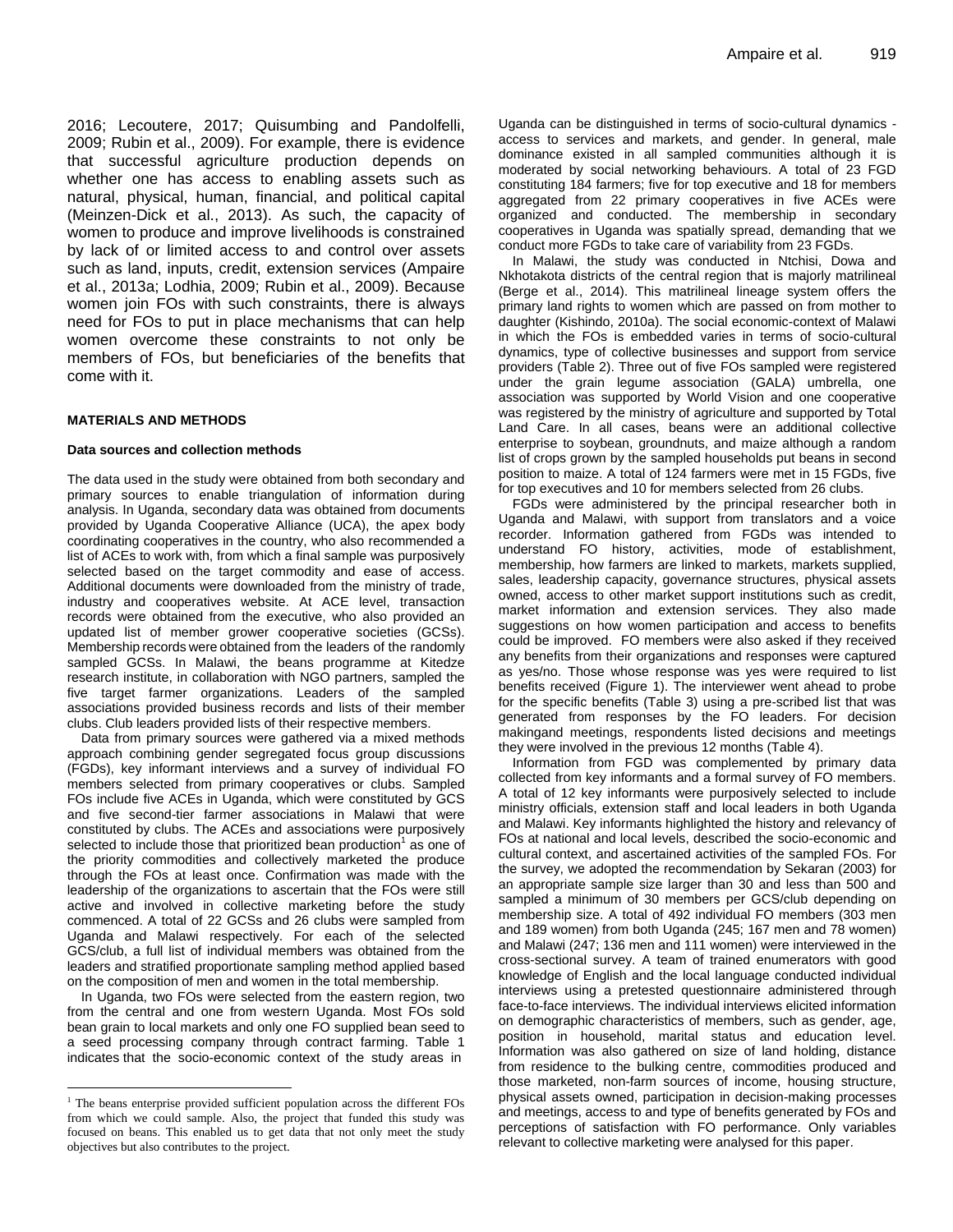# **Table 1.** Characterization of the sampled FOs in Uganda (July 2011).

| F <sub>0</sub> | Year<br>started | Membership at data<br>collection |     |                | <b>Reason for starting</b>                                                                | Location                                           | <b>Collective</b><br>enterprises       | Services given to members                                                                                                                                                                | <b>Gender inclusion</b><br>strategies              | Socio-economic context                                                                                                                                                                                                                                                                                                                                                                                              |  |
|----------------|-----------------|----------------------------------|-----|----------------|-------------------------------------------------------------------------------------------|----------------------------------------------------|----------------------------------------|------------------------------------------------------------------------------------------------------------------------------------------------------------------------------------------|----------------------------------------------------|---------------------------------------------------------------------------------------------------------------------------------------------------------------------------------------------------------------------------------------------------------------------------------------------------------------------------------------------------------------------------------------------------------------------|--|
|                |                 | M                                | W   | Y              |                                                                                           |                                                    |                                        |                                                                                                                                                                                          |                                                    |                                                                                                                                                                                                                                                                                                                                                                                                                     |  |
| U1             | 1981            | 19                               | 16  | $\overline{1}$ | -To protect land<br>-Pool savings for<br>credit<br>-Improve access to<br>services         | Lwengo<br>district.<br>Central<br>region           | Bean seed<br>Starting coffee           | -Providing credit<br>-Savings accounts<br>-Access to inputs<br>-Provision of market information<br>-Quality assurance                                                                    | None                                               | RPO membership constituted by historical<br>Nyankore/Kiga migrants, high social<br>networking behaviour, moderate male<br>dominance, beans traditionally important part<br>of diet but currently is a major source of<br>income. Access to improved varieties from<br>seed processor. Ready market but low price<br>margins. RPO originally formed to overcome<br>common land ownership problems.                   |  |
| U <sub>2</sub> | 1952            | 330                              | 94  | $\mathbf{0}$   | -Collective marketing<br>-Pool<br>savings for<br>credit<br>-Improve access to<br>services | Rakai<br>district<br>Central<br>region             | Coffee<br>Bean seed                    | -Providing credit<br>-Savings accounts<br>-Access to inputs<br>-Provision of market information<br>-Agricutural extension<br>-Coffee processing                                          | None<br>Household head model                       | RPO members mainly Ganda, low social<br>networking behaviour, high male dominance,<br>beans moderately important for food security<br>but currently an alternative source of income<br>after the coffee wilt incidence. Access to<br>improved varieties from seed processor.<br>Ready market but low price margins. RPO<br>formed in colonial times for coffee marketing &<br>coffee enterprise still predominates. |  |
| U3             | 2002            | 449                              | 286 | 106            | -Collective marketing<br>-Improve access to<br>services                                   | Manafwa<br>district<br>Eastern<br>region           | Coffee<br>Maize<br>Bean grain          | -Savings accounts<br>-Access to inputs<br>-Provision of market information<br>-Agricutural extension<br>-Grading coffee<br>-Transporting produce                                         | Women constitute 1/3 of<br>the executive committee | RPO members mainly Gisu, to a bigger extent<br>an elite community, low male dominance,<br>moderate social networking behaviour, beans<br>important for food security but also a 3rd<br>priority market enterprise for RPO. Lack of<br>access to improved varieties. Supply local<br>markets.                                                                                                                        |  |
| U <sub>4</sub> | 2001            | 1784                             | 820 | 516            | -Collective marketing<br>-Value addition                                                  | Manafwa<br>district<br>Eastern<br>region           | Coffee<br><b>Bananas</b><br>Bean grain | -Providing credit<br>-Savings accounts<br>-Access to inputs<br>-Provision of market information<br>-Agricutural extension<br>-Grading coffee<br>-Transporting produce                    | Women constitute 1/3 of<br>the executive committee | RPO members mainly Gisu. RPO<br>management has evident capacity issues,<br>moderate male dominance, and moderate<br>social networking behaviour, beans important<br>for food security but becoming important for<br>cash due to coffee and banana wilt epidemics.<br>Unlimited access to improved varieties from<br>across the Kenya border, high influx of traders<br>from Kenya. Supply local markets.            |  |
| U <sub>5</sub> | 2003            | 1962                             | 942 | 639            | -Collective marketing<br>-Value addition<br>-Collective voice                             | Ntungamo<br>district<br>South<br>western<br>region | Bean grain                             | -Savings accounts<br>-Access to inputs<br>-Paying cash upon delivery<br>-Provision of market information<br>-Agricutural extension<br>-Transporting produce<br>-Warehouse receipt system | Women constitute 1/3 of<br>the executive committee | RPO members mainly Nyankore. High male<br>dominance, high social networking behaviour,<br>beans traditionally important part of diet but<br>has become a major source of income.<br>Limited access to improved varieties.<br>Inconsistent market availability. In some<br>instances, women leaders were left out of<br>important decisions.                                                                         |  |

Names of FOs in Uganda have been withheld for confidentiality reasons as pledged to respondents.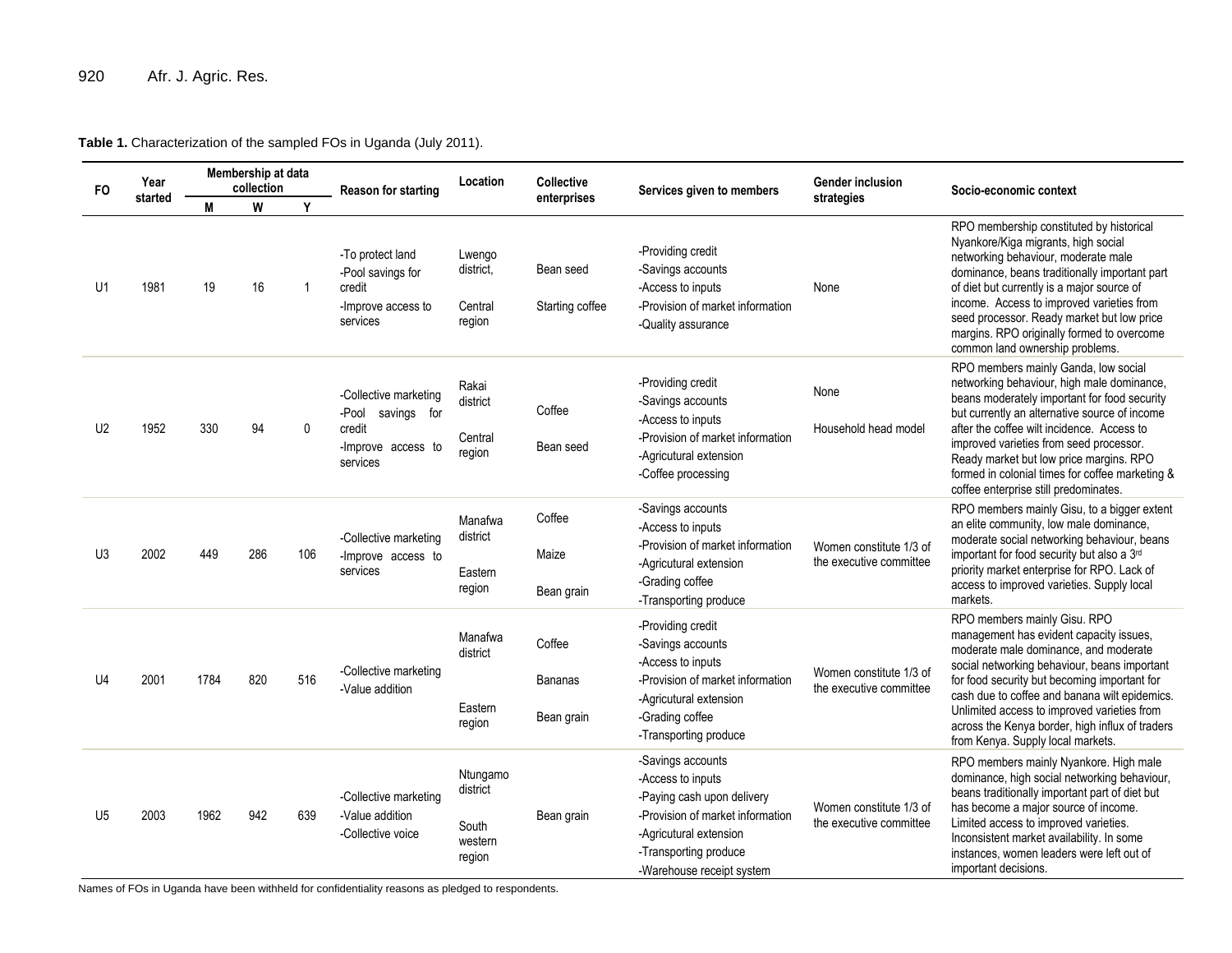| <b>FO</b>      | Year    |     | Membership at<br>data collection |             | Reason<br>for                                                                                | Location                                        | <b>Collective</b><br>enterprises             | Services given to<br>members                                                           | Gender<br>inclusion                                                           | Socio-economic context                                                                                                                                                                                                                                                                                                                                                                                                                                                                  |  |  |
|----------------|---------|-----|----------------------------------|-------------|----------------------------------------------------------------------------------------------|-------------------------------------------------|----------------------------------------------|----------------------------------------------------------------------------------------|-------------------------------------------------------------------------------|-----------------------------------------------------------------------------------------------------------------------------------------------------------------------------------------------------------------------------------------------------------------------------------------------------------------------------------------------------------------------------------------------------------------------------------------------------------------------------------------|--|--|
|                | started | M   | W                                | $\mathbf v$ | starting                                                                                     |                                                 |                                              |                                                                                        | strategies                                                                    |                                                                                                                                                                                                                                                                                                                                                                                                                                                                                         |  |  |
| M1             | 2009    | 15  | 48                               |             | -Collective<br>marketing<br>-Bulk purchase of<br>inputs<br>-access agricultural<br>extension | Ntchisi<br>district<br>Central<br>region        | Beans<br>Soybeans                            | -Provision of market<br>information<br>-Access to inputs<br>-Agricultural<br>extension | Women<br>constitute 75% of<br>leaders on the<br>executive<br>committee        | RPO mainly dominated by women. Beans and soybeans were<br>regarded as female crops until recently when men are also<br>producing legumes due to the collapse of tobacco market in<br>2010/11. Good access to improved varieties through GALA who<br>also provide an output market for the grain legumes.                                                                                                                                                                                |  |  |
| M <sub>2</sub> | 2010    | 38  | 129                              |             | -Collective<br>marketing<br>-Pool savings for<br>credit<br>-Improve access to<br>services    | <b>Ntchisi</b><br>district<br>Central<br>region | Beans<br>Soybeans                            | -Provision of market<br>information<br>-Access to inputs<br>-Agric. extension          | Women<br>constitute 30% of<br>leaders on the<br>executive<br>committee        | Seed production is the main enterprise for the RPO. Women are<br>very active in decision making processes and the chairperson is a<br>woman. Members of the RPO are encouraged to join the village<br>savings schemes to enable them access agricultural inputs easily.<br>The savings schemes are not run by the RPO but are separate<br>initiatives available in the same community                                                                                                   |  |  |
| M <sub>3</sub> | 2003    | 898 | 502                              |             | -Collective<br>marketing<br>-Improve access to<br>services<br>-Quality assurance             | Dowa district<br>Central<br>region              | Maize<br>G/nuts<br><b>Beans</b><br>Livestock | Access to inputs                                                                       | Women<br>constitute 30% of<br>the<br>executive<br>committee                   | The area experienced acute food shortages, school dropouts,<br>outbreaks of diseases & domestic violence before World Vision<br>started working in the area. Several interventions were then<br>implemented to address these issues until the area attained food<br>security, improved health and sanitation and reduced school<br>dropouts. Farmers started realizing food surpluses and marketing<br>became very important. Apart from crops, the RPO also deals in<br>dairy farming. |  |  |
| M4             | 2001    | 40  | 18                               |             | Collective<br>marketing                                                                      | Nkhotakota<br>district.<br>Central<br>region    | <b>Beans</b>                                 | -Agricultural<br>extension<br>-Access to inputs<br>-Quality assurance                  | 20%<br>women<br>representation in<br>the executive as<br>committee<br>members | Main enterprise for the RPO is beans which are normally grown in<br>winter along rivers. Beans are mainly grown for commercial<br>purposes as seed. At data collection, women were not physically<br>represented on the executive committee despite the regulations on<br>paper.                                                                                                                                                                                                        |  |  |
| M5             | 2007    | 54  | 25                               |             | -Collective<br>marketing<br>-Pool savings for<br>credit                                      | Ntchisi<br>district.<br>Central<br>region       | Macadamia<br>Beans<br>Soybeans               | -Access to credit<br>-Agricultural<br>extension<br>-Quality assurance                  | Women<br>constitute 40% of<br>leaders on the<br>executive<br>committee        | The main enterprise for the RPO is Macadamia production.<br>Members are only those with macadamia trees. Since the trees take<br>time to start bearing fruits, the cooperative has considered other<br>enterprises like beans and soybeans.<br>Men dominate in most<br>decision making.                                                                                                                                                                                                 |  |  |

**Table 2.** Characterization of the sampled FOs in Malawi (February 2012).

Names of FOs in Malawi have been withheld for confidentiality reasons as pledged to respondents. Most FOs in Malawi did not segregate youth as a category of members.

## **RESULTS**

#### **Characteristics of sampled FOs**

Tables 1 and 2 indicate that most sampled FOs in

both countries were started purposely for collective marketing reasons. Additional roles such as value addition, bulk purchase of inputs, pooling savings for credit, provision of market information, transportation of produce and improving member access to services were added to strengthen collective marketing.

In Uganda, two out of five FOs had beans as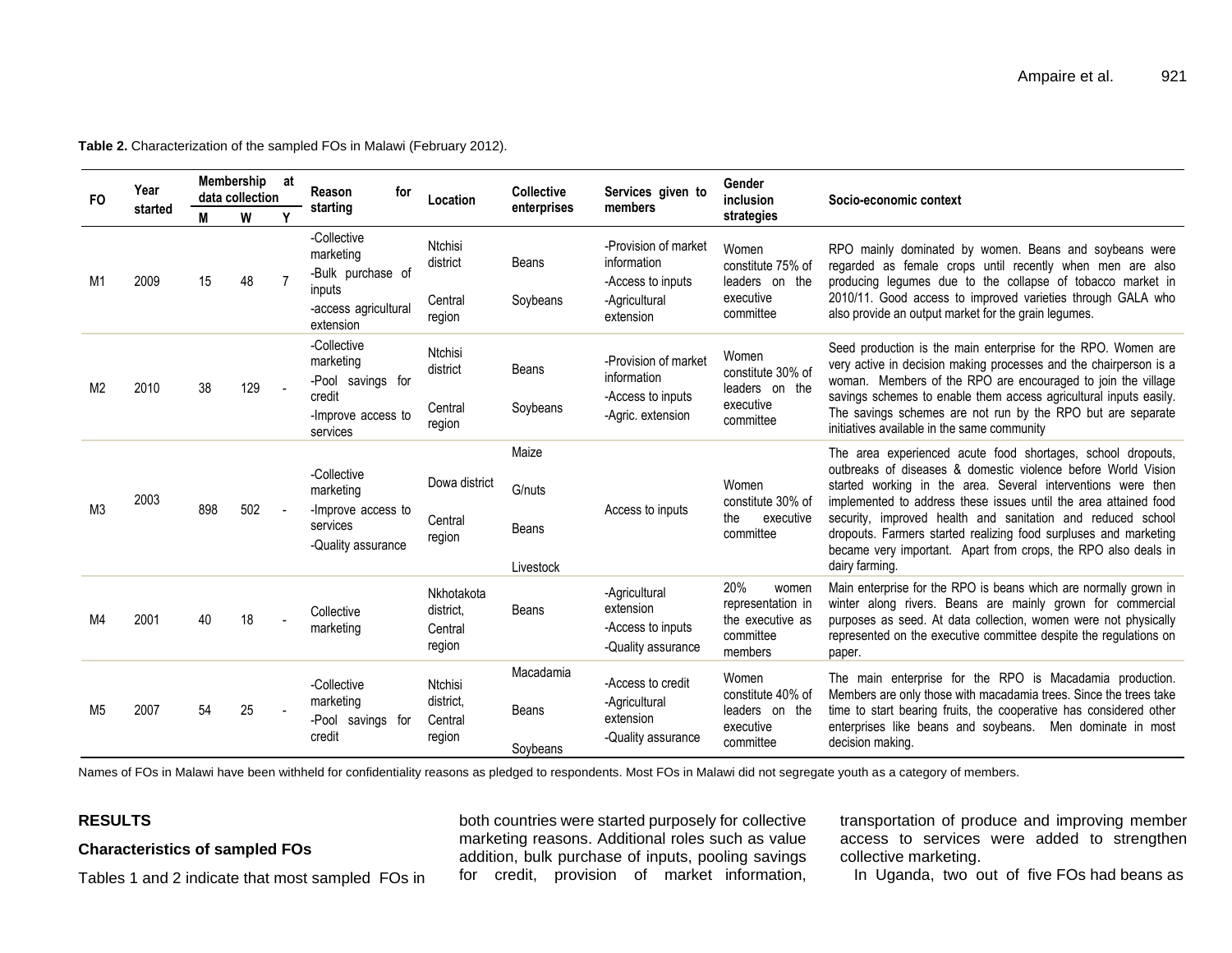

**Figure 1.** Benefits received by men and women FO members. Percent responses are based on surveyed male and female respondents that received benefits. Proportions have been calculated as a fraction of the separate male and female samples per country.

| Uganda (N=245)                            |       | Male (167) |                     | Female (78) | All   |           |         |
|-------------------------------------------|-------|------------|---------------------|-------------|-------|-----------|---------|
| <b>Variable</b><br>Mean                   |       | <b>SD</b>  | Mean                | <b>SD</b>   | Mean  | <b>SD</b> | P-value |
| Age (# of years)                          | 47.68 | 15.27      | 45.59               | 12.06       | 47.01 | 14.34     | 0.289   |
| Education (years of formal schooling)     | 7.39  | 3.33       | 6.51                | 2.86        | 7.13  | 3.21      | 0.066   |
| Land size (acre)                          | 5.22  | 11.94      | 3.97                | 3.70        | 4.82  | 10.09     | 0.370   |
| Household size (# of people)              | 7.713 | 3.978      | 7.500               | 3.345       | 7.645 | 3.782     | 0.683   |
| Distance from home to bulking center (km) | 2.28  | 2.45       | 1.95                | 1.64        | 2.18  | 2.22      | 0.286   |
| Years in association                      | 11.77 | 13.52      | 8.54                | 9.42        | 10.74 | 12.44     | 0.058   |
|                                           |       |            |                     |             |       |           |         |
| Malawi (N=247)                            |       | Male (136) | <b>Female (111)</b> |             |       | All       |         |
| <b>Variable</b>                           | Mean  | <b>SD</b>  | Mean                | <b>SD</b>   | Mean  | <b>SD</b> | P-value |
| Age $(\#$ of years)                       | 45.58 | 14.38      | 42.22               | 12.17       | 44.07 | 13.51     | 0.051   |
| Education (years of schooling)            | 6.60  | 2.85       | 5.34                | 3.06        | 6.04  | 3.00      | 0.001   |
| Land size (acre)                          | 6.91  | 6.81       | 4.62                | 2.95        | 5.88  | 5.54      | 0.001   |
|                                           |       |            |                     |             |       |           |         |
| Household size (# of people)              | 7.03  | 3.18       | 6.42                | 2.42        | 6.76  | 2.87      | 0.099   |
| Distance from home to bulking center (km) | 2.43  | 2.71       | 2.19                | 2.31        | 2.32  | 2.53      | 0.464   |

**Table 3.** FO member characteristics.

the priority enterprise while three ranked beans as a second or third priority crop. In Malawi, three out of five produced beans as the priority enterprise while two ranked beans in second or third position. However, beans remained a major enterprise due to availability of good local markets and its importance for both food security and income. At the time of data collection in Malawi, men were increasingly taking on the bean enterprise as a substitute for the 'staggering' tobacco enterprise. In both countries, we neither found statistically significant differences associated with other enterprises nor between bean seed and bean grain.

FOs in Uganda provided more services to members than those in Malawi (Tables 1 and 2). Probably this is because the FOs in Uganda have existed longer than those in Malawi. Observations and key informant interviews indicated that Malawi FOs had not received sufficient support regarding institutional building although all of them had received external support at the start.

#### **Analysis of FO composition**

The FO composition is analysed with respect to selected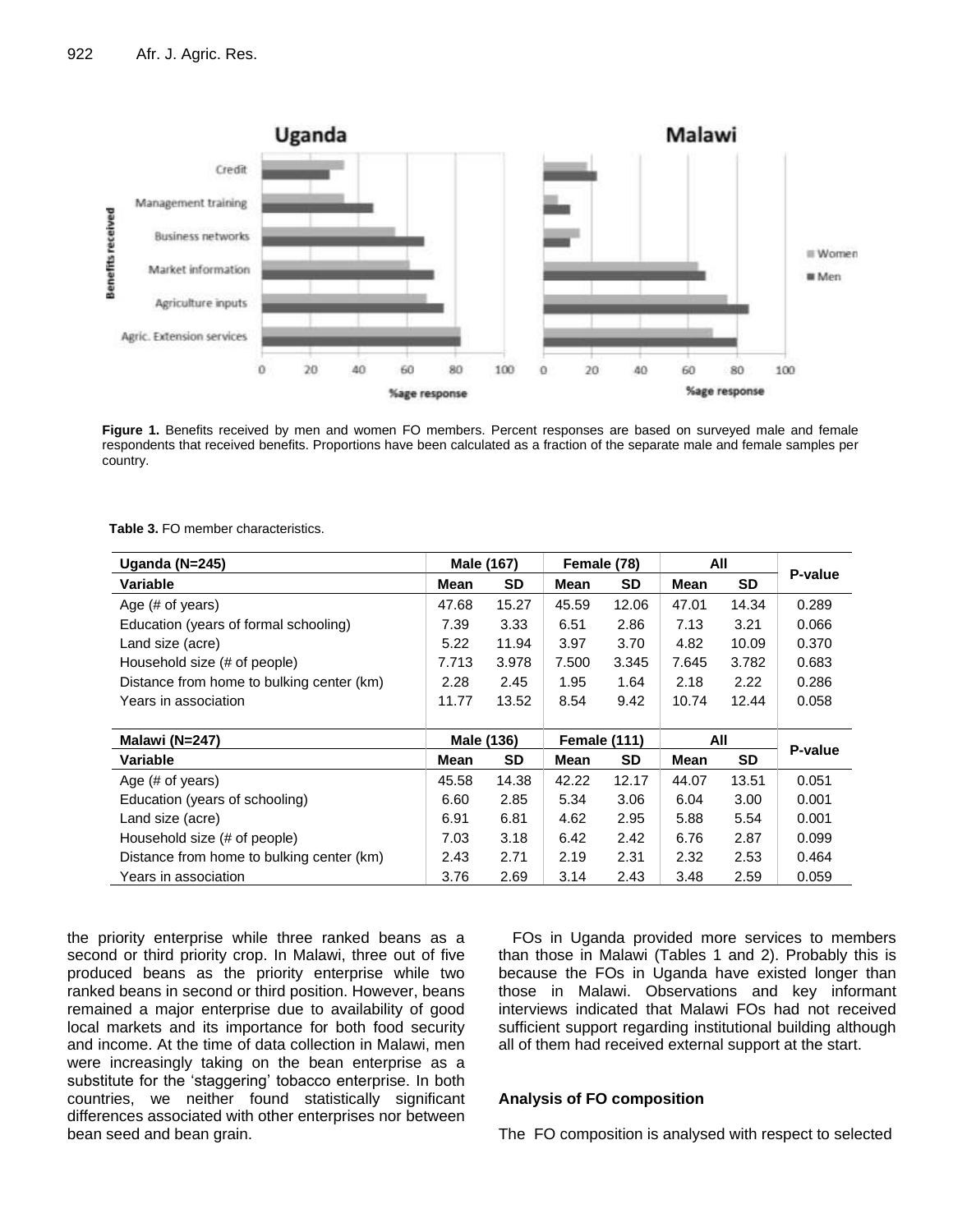demographic and socioeconomic factors that have been reported to be important in decisions regarding participation in agricultural marketing by smallholder farmers since these FO were primarily initiated to enhance market access. Marketing through FOs offsets issues of high transaction costs associated with long distances from the market and constraints emanating from lack of marketing experience and market information. This means that individual farmers experiencing these constraints are likely to be attracted to FO but there might be differences between men and women.

Table 3 presents key statistics of FO members in both Malawi and Uganda and gives a statistical comparison of selected characteristics between men and women members of the studied FOs in each country. Overall, results show that in both countries, the FO is composed of members' representative of a typical farmer in each context. A typical member is in his/her middle age (that is above 45 years) with few years of formal education. The average distance from home to the bulking centres is 2- 2.4 km, which demonstrates that, members in FOs are recruited from close neighbourhoods.

Results reveal greater similarities between men and women members in Uganda FOs. In this context, both men and women were of similar age, come from households that have comparable size of land holding and location with respect to the bulking centres. This means that both men and women had to travel same distance to centralized aggregation centres from where the FO leaders transported the produce. Comparable land sizes do not mean that women own land but suggest right of access to use (Kabahinda, 2017), which is a very important factor that determines women's commitment to collective action through cooperatives (Selhausen, 2016). However, men were of higher education than women and had longer experience in FOs than women - thus at an advantage when dealing with challenges that come with collective marketing (Barham and Chitemi, 2008).

The story was slightly different in Malawi, with results showing more differences between men and women members of FOs that favour men over women when it comes to negotiations (Mapila et al., 2010a). In addition to possessing higher education and the tenure of membership in FOs, men in Malawi were on average older than women. Similarly, men were from households with relatively larger land holdings compared with women and reported significantly larger household sizes.

#### **Governance of farmer organizations in Uganda and Malawi**

Here, we examine the structures of leadership and decision-making processes.

# **Leadership in FOs**

In both countries, FOs are generally governed through

democratically elected leadership committees. At the second-tier level, the executive committee is constituted by representatives from the member primary groups or clubs. Each organization is managed through the constitution that mandates 30% of the positions on the leadership committee to be held by women. This representation was adopted from government legal provisions as a blue print. Most FOs have additional subcommittees e.g. for marketing, procurement, monitoring), which offer additional leadership opportunities. These committees are small and tend to be technical thus do not often observe the 30% representation. The FOs are also managed through a set of written rules and regulations, enshrined in their constitutions. Other than the 30 percent women representation, the organization constitutions did not have in place any strategy that provide for gender inclusion or active participation of women.

FO members in Uganda were asked why women participation in leadership is limited and 22% of responses pointed to women's multiple roles in the household, 18% argued that the FO constitutions are already predetermined that women participation is limited to 30 and 18% pointed to women being shy and lacking confidence, while 15% blamed it on women's low education levels. In Malawi, some of the FO leaders, especially men, neither appreciated the importance of involving women in leadership nor ensuring that they actively engage. In one FO, which had no woman representative on the executive committee (except on paper), the chairperson wondered why any attention should be paid to women. 'Rural women in Malawi are shy and lack confidence to take up leadership roles', he affirmed his stand. In one ACE in Uganda, a female treasurer explained that male leaders would in some cases not invite her for a meeting if they felt that she would not support their decision.

## **Decision making**

Decisions in FOs are made as a consensus through meetings that are constituted differently and are held at different levels. At both the second tier and GCS/club levels, respective executive committees make day-to-day management decisions, based on the mandate laid out in the constitution. In other instances, e.g. abrupt requests from apex organizations that need backing by members and election of leaders, all members meet to decide. More technical decisions such as planning, problem solving, and marketing are made by the executive or assigned sub-committees.

Table 4 compares men and women member participation in FO meetings and decision making, which are key indicators of democratic governance.

Results show that the participation of men and women in meetings is comparable in Uganda. In Malawi, significant differences between women and men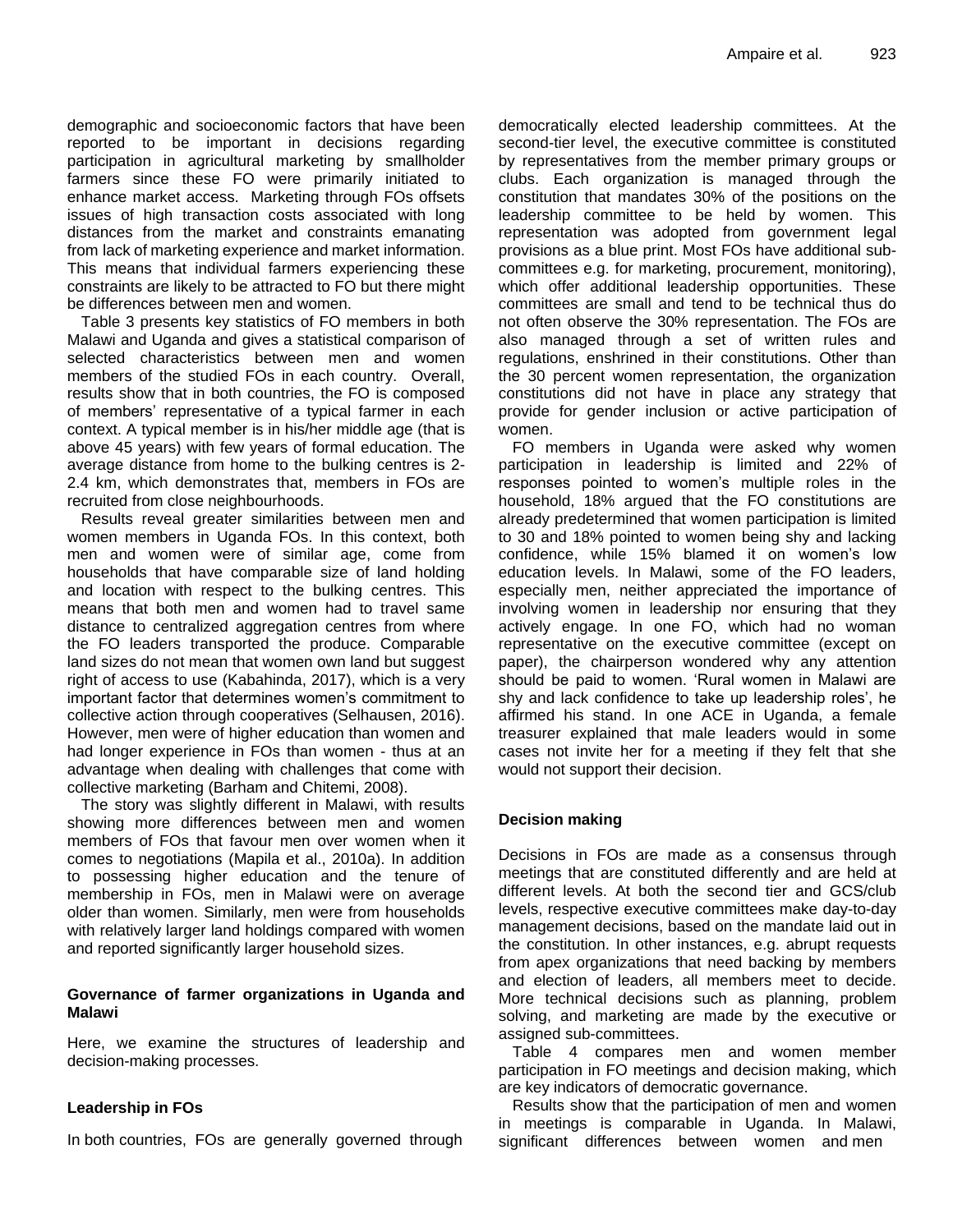**Table 4.** Sex disaggregated participation in FO meetings and decision making.

|                                           |       |               | Uganda |               | <b>Malawi</b> |                  |       |      |  |
|-------------------------------------------|-------|---------------|--------|---------------|---------------|------------------|-------|------|--|
| Variable                                  |       | Men           | Women  |               | Men           |                  | Women |      |  |
| Type of meeting attended                  | Freq. | $\frac{9}{6}$ | Freq.  | $\frac{9}{6}$ | Freq.         | $\frac{9}{6}$    | Freq. | %    |  |
| Executive/Board meeting                   | 33    | 20.1          | 18     | 23.1          | 16            | 11.8             | 7     | 6.3  |  |
| Planning meetings                         | 55    | 33.3          | 22     | 28.2          | 16            | $11.8^{\degree}$ | 5     | 4.5  |  |
| Marketing meetings                        | 63    | 38.2          | 22     | 28.2          | 22            | 16.2             | 18    | 16.2 |  |
| Problem-solving meetings                  | 77    | 46.7          | 29     | 37.7          | 10            | 7.4              | 4     | 3.6  |  |
| <b>Annual General Meeting</b>             | 157   | 94.6          | 74     | 96.1          | 36            | 26.5             | 27    | 24.3 |  |
| Technical training                        | 130   | 79.3          | 55     | 70.5          | 24            | $17.6^{\degree}$ | 7     | 6.3  |  |
| Special general meetings                  | 93    | 56.7          | 44     | 56.4          | 19            | 14.0             | 4     | 3.6  |  |
| Type of decision taken                    |       |               |        |               |               |                  |       |      |  |
| Election of leaders                       | 112   | 67.5          | 52     | 66.7          | 62            | 45.6             | 51    | 45.9 |  |
| Inclusion of new members                  | 86    | 51.8          | 42     | 53.8          | 17            | 12.5             | 7     | 6.3  |  |
| Investment in new building/equipment/land | 23    | 13.9          | 4      | 5.1           | 6             | 4.4              | 4     | 3.6  |  |
| Buyer to whom produce is sold             | 69    | 41.6          | 28     | 35.9          | 22            | $16.2^\circ$     | 8     | 7.2  |  |
| Timing when produce should be sold        | 86    | 51.8          | 32     | 41.0          | 16            | 11.8             | 19    | 7.1  |  |
| Price given to members for their produce  |       | 46.1          | 36     | 46.2          | 17            | 12.5             | 18    | 16.2 |  |
| How benefits are shared                   | 70    | 42.4          | 29     | 37.2          | 3             | $2.2\phantom{0}$ | 2     | 1.8  |  |
| Selecting the marketable enterprise       | 61    | 37.4          | 24     | 31.6          | 36            | $26.5^{\degree}$ | 17    | 15.3 |  |

Percent response has been calculated as a fraction of the total numbers of men and women that attended specific meetings or participated in making specific decisions. Asterisks \*, \*\*, \*\*\* denote significant at 10, 5, and 1% confidence levels.

participation exist regarding planning meetings, technical training and special general meetings that are often not previously planned for but rather are conducted impromptu to address specific issues that come up. Women's limited participation in planning meetings points to low representation of women in the leadership since these meetings are mainly attended by leaders. Their low education levels constrain attendance of trainings while inability to attend impromptu meetings signifies women's limited mobility. These findings agree with previous research by Kaaria et al. (2016). The observations show that FOs are not building in mechanisms to enable equitable participation of both men and women, which is a pre-requisite to equitable access to benefits.

Between countries, both men and women in Uganda were involved in making most decisions with a few exceptions. The bivariate analysis shows that significantly fewer Ugandan women participated in making investment decisions while in Malawi, there were limited investment decisions made either by men or women. Significantly fewer women in Malawi were involved in making marketing decisions such as selecting the marketable enterprise and deciding who the buyer of their produce would be. Inability to involve women in marketing decisions reinforces a disempowered status quo where women's voices are not heard, their priorities are not considered on the FO agenda, and their confidence to undertake marketing roles remains low.

## **Sex-disaggregated access to benefits generated by FOs**

In organizing for collective marketing, FOs strategize to benefit members in two main ways. They provide markets for members' produce in response to their primary objective. This is made possible through searching for market information e.g. prices that help in determining suitable buyers. Secondly, FOs provide other services or attract development stakeholders that provide the services that FO members would not be able to access as individuals. Such services include extension advice, value addition, grading and transportation of products to the market, and mobilizing savings that translate into low interest financial loans for members (Tables 1 and 2). The services offered by FOs and partner service providers are supposedly accessible to all members, who perceive these services as benefits that accrue to them because they are members. In the survey, individual members of FOs were asked to specify the benefits that they had received from the FOs they subscribe to and Figure 1 presents the individual responses provided by men and women.

In both countries, most men and women FO members received agricultural extension services, agricultural inputs, and market information from their FOs. On average, a lower %age of women, compared to men respondents, accessed these benefits except in the case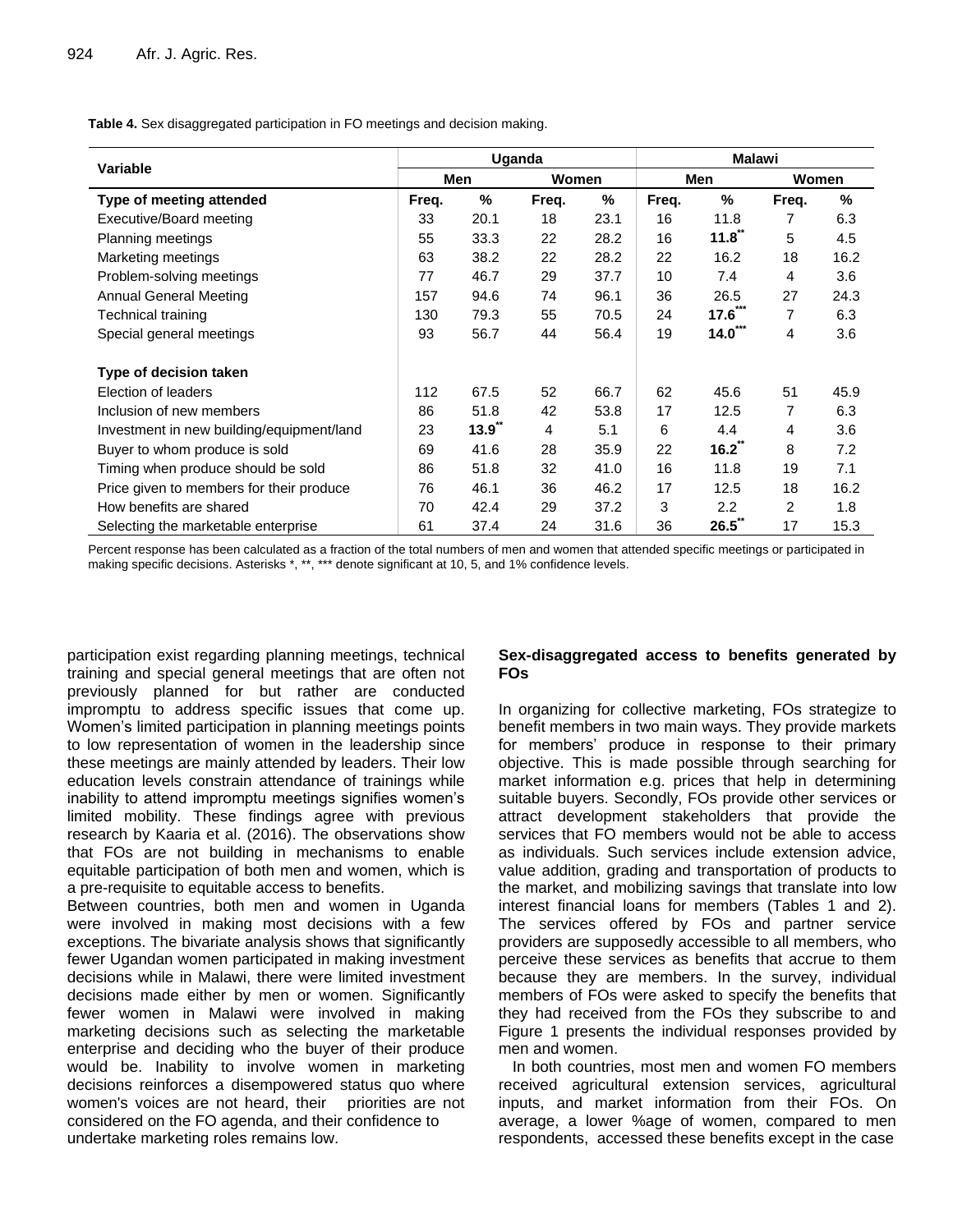of credit and agriculture extension in Uganda. More Ugandan men and women FO members, compared to Malawians, developed personalized business networks from the connections initiated by the FOs. In general, fewer farmers in both Uganda and Malawi accessed credit and participated in management training. We tested these observations to see if any significant differences exist between men and women and results are reported in Table 5.

In Uganda, men had significant access to the management training compared to women. We analysed this further to find out the level of participation in the management training among FO leaders and members and found that out of 39 leaders that obtained training in Uganda, 32 were men and only seven were women and the difference was statistically significant (p=0.0001). This represents 15% of the total leaders that benefited from training which is far below the 30 % mandatory representation, which is evidence that women benefited less. In Malawi, five men and zero women leaders had attended the training, and the difference was statistically significant (p=0.084). Focused discussions with leaders revealed that the design and delivery of the management training was marred by inequalities. First, few women sit on the executive thus only those few can be trained. Second, the training is residential in centralized locations meaning that most women would be constrained from attending by either spouses or cultural norms (Kaaria et al., 2016). Third, the topics (group leadership, financial management, book keeping) are technical requiring literacy skills that women may not have, and the mode of instruction requires participants to be able to read and write. We conclude that in both countries, training of leaders does not only favour men but also reinforces existing gender inequalities.

Similarly, the training of ordinary members benefits men more than women. In Uganda, out of 61 ordinary members that received extension training, 42 were men and 19 were women. In Malawi, training on good agronomic practices, quality management and record keeping favoured men. Significant differences also existed in developing business networks in Uganda and access to extension training in Malawi. Women's limitation to forge business networks point to restricted mobility (Pandolfelli et al., 2008) and socio-cultural norms that restrict women's interaction spaces (Kaaria et al., 2016). The limited extension training by Malawian women could be the effect of the extension delivery which follows a unitary household model where the household head is invited to attend the training or receive inputs, among other things.

In both countries, members used FOs in addition to other market outlets. On average, 48 and 49% of marketed bean was sold through FOs in Malawi and Uganda respectively, which reflects the extent of member satisfaction with FOs. Women were significantly satisfied with FO performance in both Uganda and Malawi and

they marketed a significantly bigger proportion of their marketable products through the FOs in Malawi. On the other hand, men were significantly dissatisfied with FO performance in both Uganda and Malawi. This is evidenced by the fact that men sold significantly lower proportions of their marketed produce though FOs in Malawi. About 23% of Ugandan respondents mentioned that the dissatisfaction stemmed from delayed payments that discouraged some members from collective marketing. In some ACEs, this dissatisfaction had resulted in factions in which some primary cooperatives started own bulking initiatives disputing the principle of selling collectively at secondary cooperative level. FO members were asked to list the constraints they faced in bulking. In Malawi, 36% of respondents said they lacked alternative sources of income to deal with emergencies, 19% said they harvested small quantities and 10 % were constrained by FO quality requirements.

# **DISCUSSION**

## **FO composition and governance**

Results from the study reveal significant difference between men and women members of FOs in Uganda and Malawi. In both countries, the results suggest that men had opportunities that equip them as better negotiators than women. Men had stayed in the FO longer, had better education and benefited from training, which makes them better equipped with skills and knowledge that women lack. This provides an advantage to women: as men pull new information into the group consistent with findings in Katungi et al. (2008) that men participated in information exchange as suppliers of information while women were likely to participate as recipients of information. This implies that FOs are beneficial in helping women to overcome marketing challenges that often constrain them individually e.g. small volumes of production, limited mobility and business connections, and low negotiation power (Ampaire et al., 2013b; Gotchi et al., 2009; Katungi et al., 2008). As a matter of fact, women demonstrated better satisfaction with the performance of FO collective marketing initiatives than their male counterparts because according to them, FO offers better prices than they would have obtained if they handled marketing outside the FO.

However, possession of better education and experience by men means that they can easily dominate leadership positions and decision-making processes in the group to the disadvantage of women if no deliberate interventions are designed and implemented. In fact, most of FO were structurally gender-blind and they select leaders based on criteria that does do not sufficiently consider gender gaps. As a consequent, women were disproportionately underrepresented at higher positions of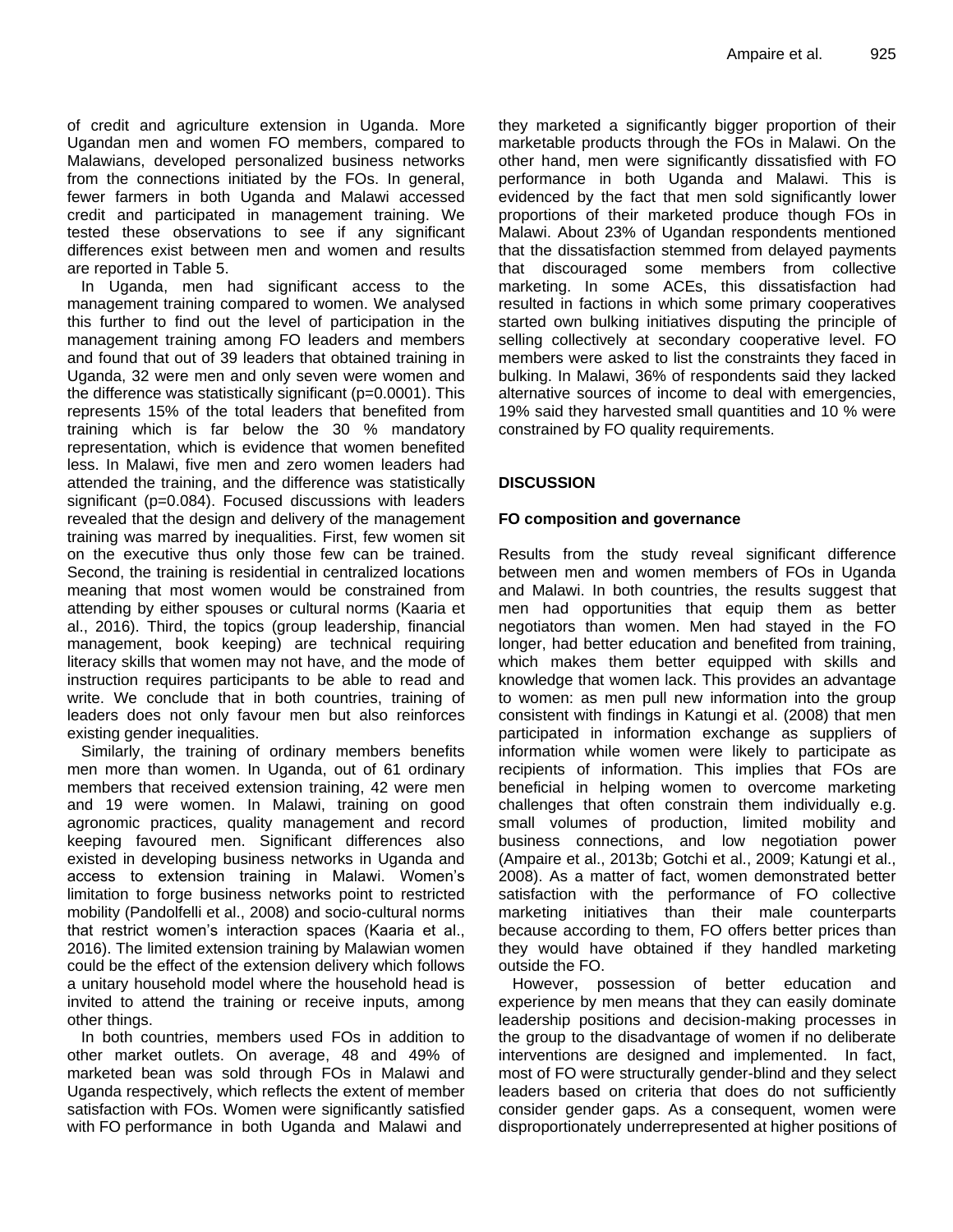**Table 5.** Men and women differences in access to FO generated benefits.

| <b>UGANDA</b>                       |        | Male (167) |        | Female (78) | All $(N=245)$ |           |         |
|-------------------------------------|--------|------------|--------|-------------|---------------|-----------|---------|
| Type of benefit                     | Mean   | <b>SD</b>  | Mean   | <b>SD</b>   | <b>Mean</b>   | <b>SD</b> | P-value |
| Benefit extension training          | 0.79   | 0.41       | 0.71   | 0.46        | 0.76          | 0.43      | 0.135   |
| Benefited from inputs               | 0.75   | 0.44       | 0.68   | 0.47        | 0.73          | 0.45      | 0.327   |
| Benefited from credit               | 0.28   | 0.45       | 0.34   | 0.48        | 0.30          | 0.46      | 0.345   |
| Benefit market information          | 0.71   | 0.46       | 0.61   | 0.49        | 0.67          | 0.47      | 0.123   |
| Benefit from management training    | 0.46   | 0.50       | 0.34   | 0.48        | 0.42          | 0.49      | 0.088   |
| <b>Business networks</b>            | 0.67   | 0.47       | 0.55   | 0.50        | 0.63          | 0.48      | 0.086   |
| Quantity of beans sold              | 325.22 | 399.20     | 301.00 | 429.08      | 317.48        | 408.26    | 0.465   |
| Quantity of beans sold through fos  | 132.43 | 216.96     | 132.26 | 262.27      | 132.37        | 231.86    | 0.529   |
| Quantity of beans sold outside FO   | 192.79 | 353.51     | 168.74 | 355.09      | 185.10        | 353.46    | 0.494   |
| Proportion of beans sold through FO | 0.49   | 0.45       | 0.50   | 0.45        | 0.49          | 0.45      | 0.831   |
| Satisfied with the FO performance   | 0.58   | 0.495      | 0.76   | 0.43        | 0.64          | 0.48      | 0.008   |
| Dissatisfied with FO performance    | 0.35   | 0.48       | 0.19   | 0.40        | 0.30          | 0.46      | 0.010   |

| <b>MALAWI</b>                       |        | Male (136) |             | Female (111) | AII (N=247) |           |         |
|-------------------------------------|--------|------------|-------------|--------------|-------------|-----------|---------|
| <b>Type of benefit</b>              | Mean   | <b>SD</b>  | <b>Mean</b> | <b>SD</b>    | <b>Mean</b> | <b>SD</b> | P-value |
| Benefit extension training          | 0.18   | 0.38       | 0.06        | 0.24         | 0.13        | 0.33      | 0.007   |
| Credit as benefit                   | 0.22   | 0.42       | 0.18        | 0.391        | 0.207       | 0.41      | 0.521   |
| Benefited from inputs               | 0.85   | 0.36       | 0.76        | 0.43         | 0.81        | 0.40      | 0.137   |
| Benefit market information          | 0.67   | 0.47       | 0.64        | 0.48         | 0.66        | 0.48      | 0.660   |
| Benefit from management training    | 0.11   | 0.32       | 0.06        | 0.24         | 0.09        | 0.29      | 0.241   |
| <b>Business networks</b>            | 0.11   | 0.32       | 0.15        | 0.36         | 0.13        | 0.34      | 0.478   |
| Quantity of beans sold              | 191.52 | 189.70     | 219.50      | 226.54       | 203.59      | 206.15    | 0.408   |
| Quantity of beans sold through FO   | 96.09  | 169.46     | 158.76      | 227.27       | 123.12      | 198.25    | 0.053   |
| Quantity of beans sold outside FO   | 95.43  | 155.86     | 60.74       | 131.64       | 80.46       | 146.46    | 0.148   |
| Proportion of beans sold through FO | 0.41   | 0.48       | 0.57        | 0.49         | 0.48        | 0.49      | 0.044   |
| Satisfied with FO performance       | 0.71   | 0.46       | 0.82        | 0.34         | 0.76        | 0.43      | 0.038   |
| Dissatisfied with FO performance    | 0.18   | 0.39       | 0.07        | 0.26         | 0.13        | 0.34      | 0.010   |

The quantity of beans sold and all proportions indicated in both countries have been calculated from members that actually sold beans. In Uganda (men=166; women=78; total=244). In Malawi (men=87; women=66; total=153).

leadership. Coupled with low technical capacities, women participated less in extension advisory, planning and decision-making meetings. These observations suggest that women may not have sufficient space to voice all their concerns and articulate their priorities on the FO agenda. Thus, they are unlikely to influence changes that address the limitations they come with into the FOs.

#### **The quota system for women representation in leadership**

Results have indicated that FOs in both countries

Have adopted the quota system, but as a blue print from the government. Whereas the quota system serves as an entry opportunity to uplift the status of women, it is not sufficient for addressing all gender inequalities in collective marketing initiatives. Hence, there is need for other guidelines to ensure active participation of the few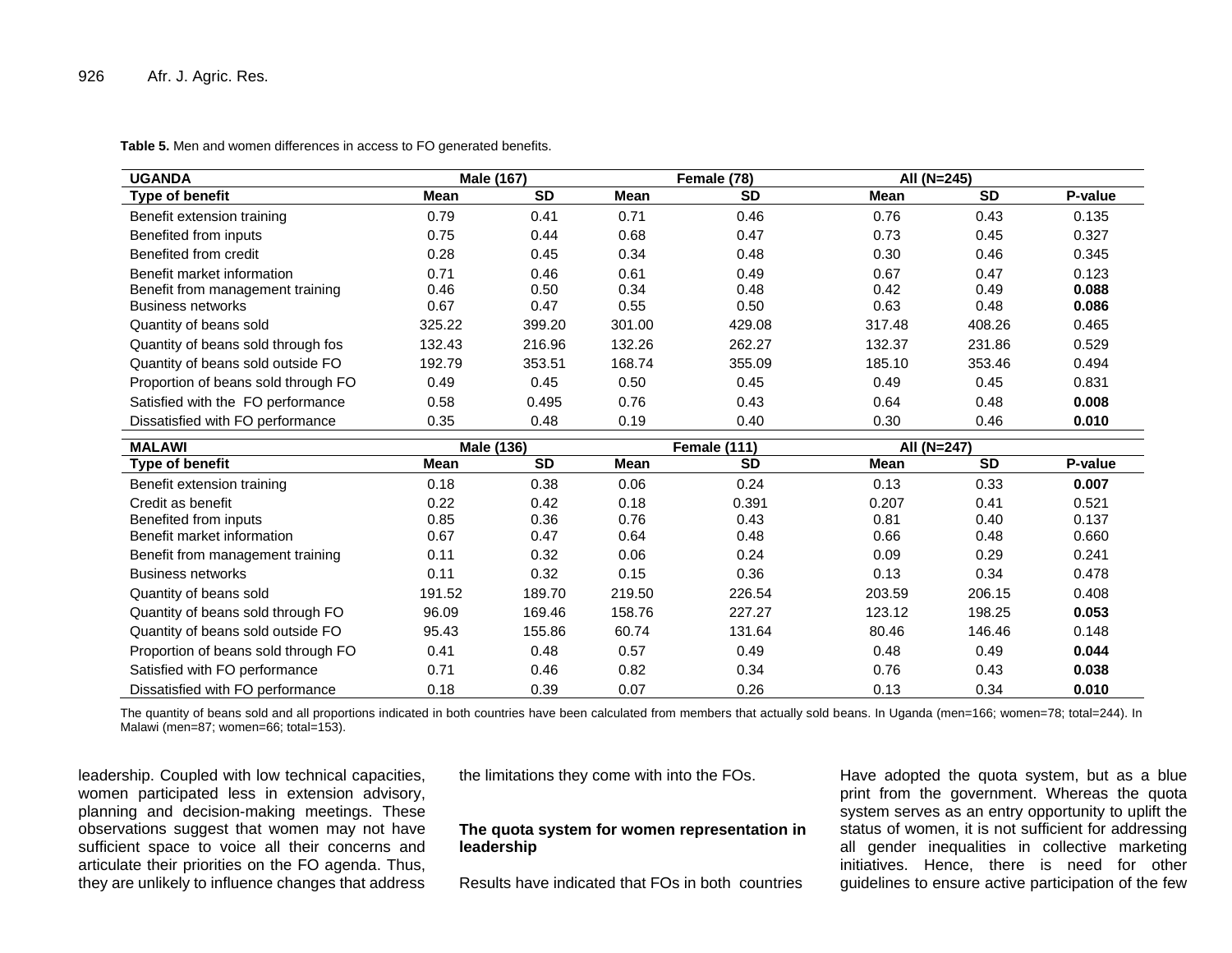women representatives. However, none of the sampled FO had such guidelines for gender considerations. In the short term, the sub-committees offer additional opportunities for expanding women representation in the leadership if qualifications can be adjusted to admit more women. In the long term, FOs need to develop structures that enable gender equity. For example, Manchón and Macleod (2010) find that the National Federation of Cooperatives in Nicaragua increased women representation on the board from one to three and instituted a women's commission responsible for decision making and co-ownership of land to be able to overcome gender disparities.

## **Distribution of benefits**

## *Training in management, extension and business networks*

Results revealed unequal distribution of access to training in management between men and women leaders of FOs. For example, in Uganda, more men than women trained in management and developed business networks than women while in Malawi, more men than women accessed extension training. The limited training in management and extension pushes the women plight further to the edge since they already have low education levels. Yet women's access to education, training and information has been found to be one of the key factors that influence women participation in producer organizations (Kaaria et al., 2016; Selhausen, 2016), and constitute important elements of empowerment (Meinzen-Dick et al., 2019). Thus, the inequalities do not only constrain women's participation but also impend their empowerment. This calls for changes in the extension delivery mechanisms to integrate gender responsive approaches such as the gender action and learning system approach.

## *Access to income from beans and credit*

From FGDs we found that utilization of income generated from the sale of produce varied according to cultural values upheld by different communities. For example, in western Uganda, utilization of income from bean sales was jointly agreed in the household. However, in male dominant cultures of Eastern Uganda, income from beans was handed over by men to their wives for safe custody, but the latter had no authority to spend without the husband's permission - meaning that the husbands control the use of income. In both Uganda and Malawi, income generated by women from beans was mainly spent on household needs. In contrast, income generated by men was used for investments. With men controlling incomes, it implies that women may be shouldering the

burden of feeding and attending to the details of household needs without income from beans. Based on findings of other studies (Blackden et al., 2006; IFPRI, 2005b), women's loss of control over income from beans also might lead to food and nutrition insecurity at household level since beans are such an important crop for nutrition security. Yet as Figure 1 indicates, few women have access to credit from FOs that they would use to bridge the gap. Further analysis indicated that only 24% of men and 20% of women in Malawi have just enough saving to meet their regular consumption needs. As some studies have indicated, lack of control over income, lack of access to credit and associated decisionmaking, signal to the fact that FOs in the study areas have not sufficiently contributed to empowering women to overcome the inequalities that constrain them from accessing markets (Sraboni et al., 2013).

#### **CONCLUSION AND RECOMMENDATIONS**

The paper sought to examine the distribution of benefits of members of FOs to find out whether men and women were equitably benefiting from being members of these organizations. Findings of the study have indicated that there are gender differences in the distribution of benefits; with men more likely than women to scoop higher benefits. The inequalities stem from the fact that men and women join the FO with differences in key factors such education, access to and control of production resources, which influence access to benefits. Despite these differences FOs do not build in mechanisms to mitigate barriers faced by some members to ensure equitable participation and access to opportunities by all members. The rules governing recruitment of members, selection of leaders and access to benefits treat members as a homogenous group. This results in women being underrepresented in the leadership, planning and decision-making processes. This means that increasing the number of women members in FOs neither guarantees them access to accruing benefits nor empowers them. Deliberate strategies need to be put in place to address contextual causes of gender inequalities. Based on the findings of the study, we recommend strategies that can redress the situation.

#### **Implications of research for development delivery mechanisms**

The study findings have demonstrated that FOs enable women to sell at better prices and access information via social network with men. However, there are still gaps to be closed. It is important that FOs increase women involvement in planning and decision-making processes and increase women access to skills training and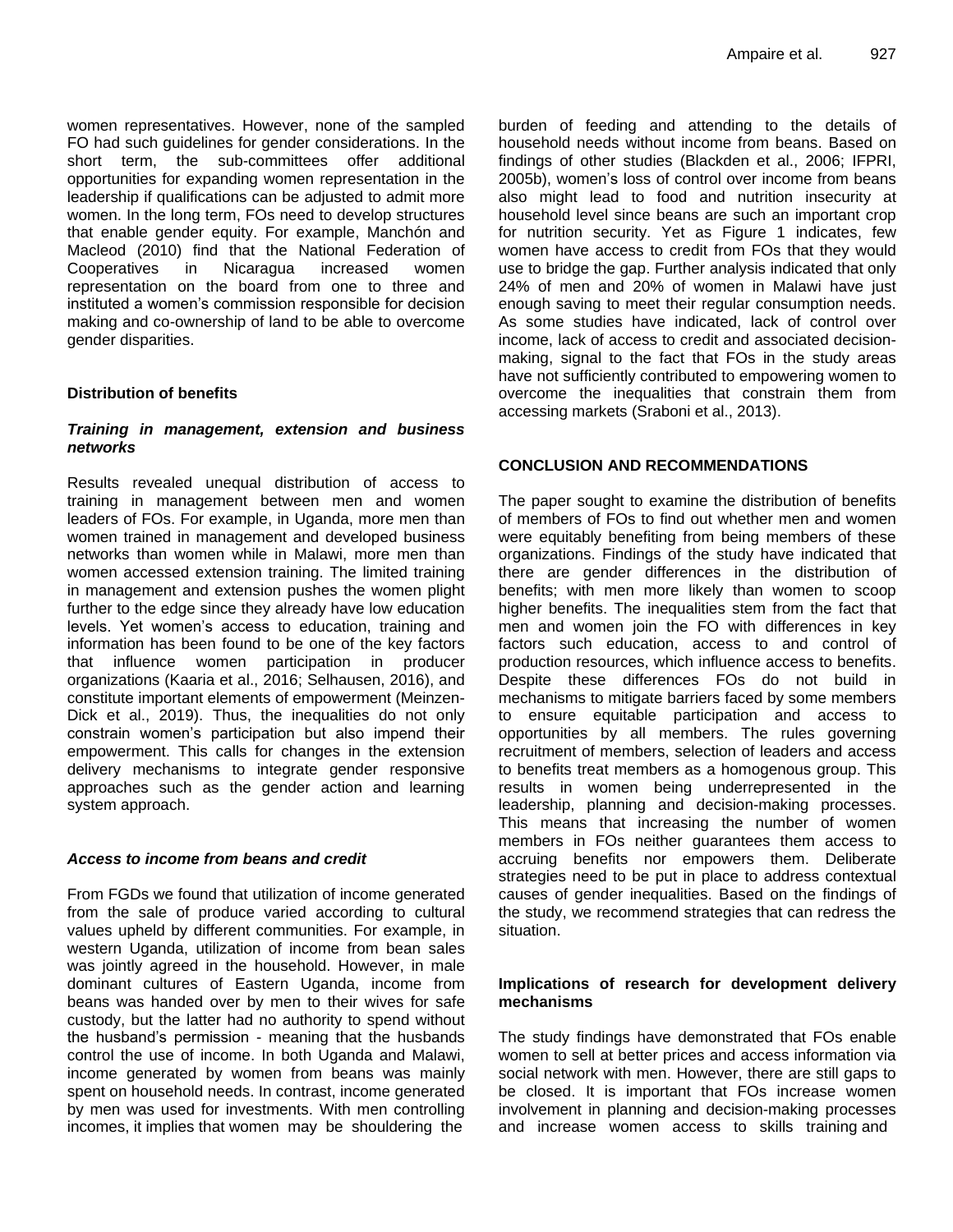extension service. The increased numbers of women in activities should be supplemented with guidelines that specify affirmative actions. FO constitutions can include statements that stipulate minimum numbers of women that attend extension and management training; and set a quorum that must be present before a meeting can take place or a decision can be made. Such guidelines can be developed by FO members with support from extension service providers and the apex organizations the FOs are affiliated to. However, service providers supporting these FOs should first create awareness and educate both men and women on the benefits of joint decision-making at both household and FO levels. At coordination level, umbrella organizations to which FOs are affiliated need to revisit the policies that guide formation and operation of FOs to make gender analysis and inclusion a priority in the FO business.

# **Increasing women's participation in FO leadership**

FOs need to interpret the quota system as a minimum requirement but not a sufficient condition for women representation on leadership committees. Women representation should be increased beyond 30% on executive committees and should be extended to subcommittees, and their roles should be diversified beyond the treasury. There is also need for targeted capacity building to enhance women skills in management, decision making, networking and negotiation. In addition, FOs should modify requirements for women leaders from emphasizing literacy skills to include other capacities such as ability to speak in public. Writing skills should be mandatory only for secretaries and those responsible for record keeping but not others.

## **The need to improve women's access to credit**

The findings made clear the important need for women to access credit. In some communities in Malawi, there were village saving schemes and FO members were encouraged to join. In Uganda, there are SACCOs affiliated to each ACE plus other merry-go-rounds.

However, women save small amounts, yet the amount of loans requested is often based on amounts available in saving. The small amounts accessible by women cannot be used for meaningful investment in agriculture due to competing demands such as children school fees, medical services and other domestic needs. FOs need to engage with private sector financial institutions to demand financial packages that are suitable for the different categories of members. Some ACEs in Uganda have been successful in accessing such loans from microfinance institutions as associations and these loans are distributed to members based on ability and size of business. Deductions for loan recovery are made by FO leaders every after sale and farmers receive balances. If gender responsive financial packages are negotiated and

integrated in such initiatives, they can benefit women.

#### **Implementing gender responsive extension delivery mechanisms**

The current extension delivery mechanisms are largely gender blind. Gender is often understood as the numbers of men and women participating in an activity. There is need to move beyond representation to critically analyse and address issues that constrain women, men and youths from actively engaging in FOs. In Malawi, there is need to change extension service delivery from the unitary household model to the collective bargaining model to take care of competing interests and preferences in a household. Such shifts demand that extension service providers have gender analysis skills and technical capacity to educate the farmers and FO leaders about the need for gender responsiveness in day-to-day activities. There is apparent need for service providers and FOs to strengthen gender sensitization and community education about the importance of equitable involvement of men and women. An example that education of farmers is important is the Tikorane Project in Chiseu community, Kasungu district. This community went through the Enabling Rural Innovations (ERI) training in 2003/2004 (See a detailed description of the ERI approach in Kaaria et al. (2007). This community had deeply entrenched cultural barriers that kept women in the background e.g. they were never allowed to speak in public, were never believed to be leaders, and would not question husbands on anything including marketing produce and how the income was spent. After the ERI exposure, farmers responded by forming a bean seed producing association that is led by 50 % men and 50 % women representation and is guided by other gender responsive rules. Women are treated as equal decision makers both at the FO and household levels and are given extra time to voice their concerns in association meetings. At the time of data collection for this study, men still held the responsibility of marketing the bean seed, but women were very engaged and committed throughout the process. The women FGD revealed that the decision to sell at household level is joint, they receive the payment in the absence of their husbands, and money accruing from sales is spent as agreed by spouses. This has kept the women very motivated to invest energies in the marketable enterprise; they were involved in securing planting seed, collective spraying of member fields, calculating production costs, setting selling prices, and preparing produce for the market when buyers give notification. This example shows that institutionalizing gender norms in mixed FOs works for both men and women even amidst deeply rooted gender biased socio-cultural norms.

# **Limitations of the study and future research**

The study focuses on analyzing benefits that accrue to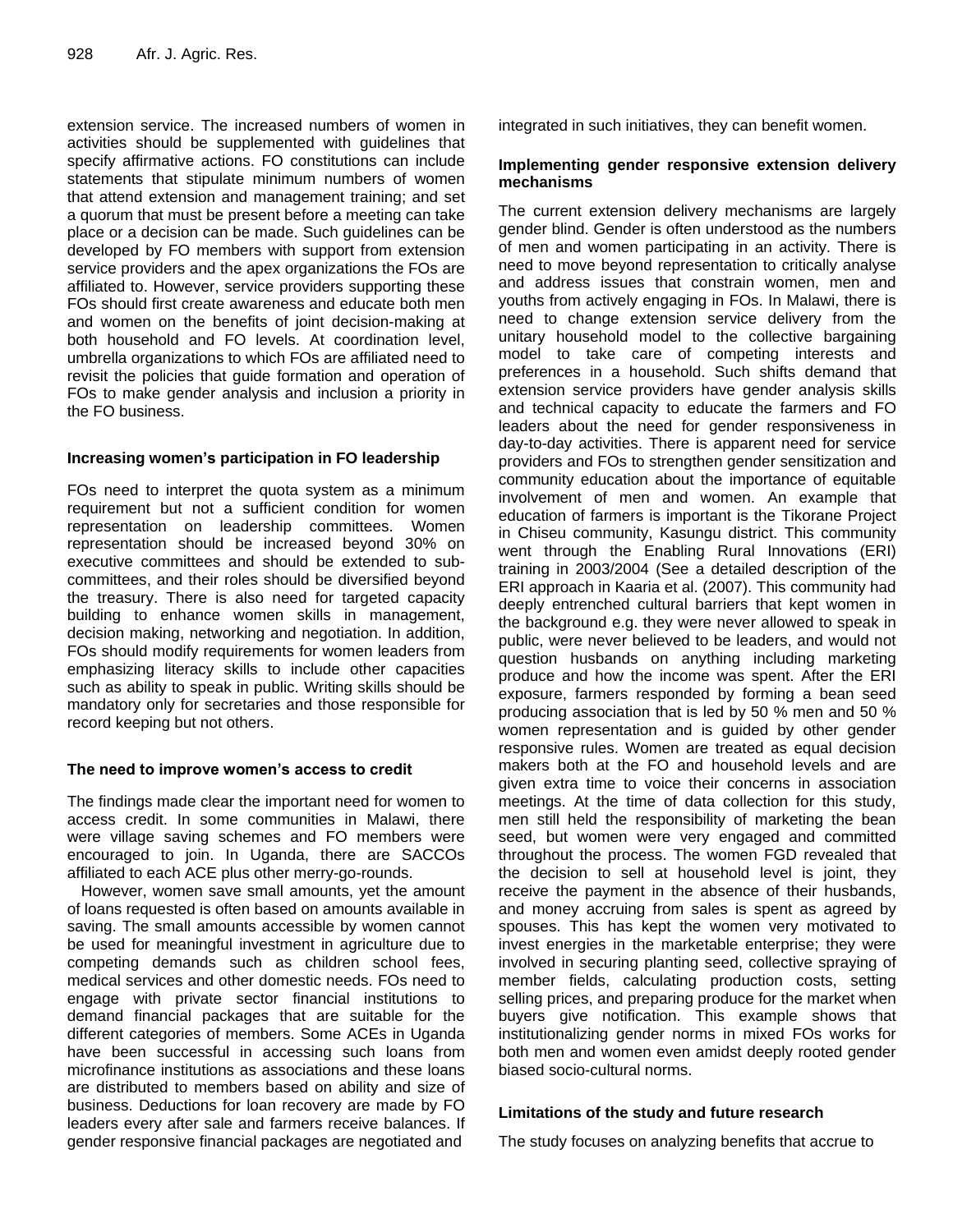members but does not consider other contextual factors that influence how farmers organize. Further research should analyze the contexts to come up with new innovations that can enrich gender inclusion in FOs. In addition, the study was based on bivariate analysis and was unable to establish casual relationships between the contextual factors with access to benefits, which is important to inform selection and design of interventions.

Although the lessons from this study are important in terms of informing research for development initiatives, the sampled FOs are not necessarily a representative sample of all FOs in the study countries. Since a variety of development agencies have undertaken supporting FOs, a more representative picture could be obtained by looking at a wide range of FOs across a diversity of enterprises. Innovations about what works for gender inclusion and women empowerment within the confines of FOs can better be reached by analyzing the different strategies that have been employed by different FOs and what worked well in which contexts. Future studies could focus on that.

#### **CONFLICT OF INTERESTS**

The authors have not declared any conflict of interests.

#### **ACKNOWLEDGEMENTS**

This research was implemented under The Pan African Bean Research Alliance (PABRA) programme of the International Centre for Tropical Agriculture (CIAT) and was funded by PABRA donors particularly, the Swiss Agency for Development and Cooperation, and the Global Affairs Canada.

#### **REFERENCES**

- Ampaire EL, Machethe C, Birachi E (2013a). Rural producer organisations and poverty reduction in Uganda: are there gender disparities in the distribution of membership benefits? Journal of Rural Cooperation 41(1):60-79.
- Ampaire EL, Machethe C, Birachi E (2013b). The role of rural producer organizations in enhancing market participation of smallholder farmers in Uganda: enabling and disabling factors. African Journal of Agricultural Research 8(11):963-970.
- Aref F (2019). Agricultural Cooperatives for Agricultural Development in Iran. Life Science Journal 8(1):82-85.
- Barham J, Chitemi C (2008). Collective action initiatives to improve marketing performance Marketing performance: lessons from farmer groups in Tanzania. CAPRi Working Paper (74). Presented at the Research Workshop on Collective Action and Market Access for Smallholders, held October 2–5, 2006, in Cali, Colombia. https://www.ifpri.org/publication/collective-action-initiatives-improvemarketing-performance
- Bayan B (2018). Impacts of dairy cooperatives in smallholder dairy production systems: a case study in Assam. Agricultural Economics Research Review 31(1):87-94.
- Benin S, Nkonya E, Okecho G, Pender J, Nahdy S, Mugarura S, Kato E, Kayobyo G (2007). Assessing the impact of the National Agricultural Advisory Services (NAADS) in the Uganda rural livelihoods. IFPRI Discussion Paper 00724, International Food Policy Research Institute, Washington DC.

Berdegué JA, Bienabe E, Peppelenbos L (2008). Innovative practice in

connecting small-scale producers with dynamic markets. www.regoverningmarkets.org.

- Berge E, Kambewa D, Munthalic A, Wiigd H (2014). Lineage and land reforms in Malawi: do matrilineal and patrilineal landholding systems represent a problem for land reforms in Malawi? Land Use Policy 41:61-69.
- Bijman J, Wollni M (2008). Producer oganizations and vertical coordination: an economic organizational theory perspective. Paper Presented at the International Conference on Cooperative Studies, 7- 9 October, Köln, Germany.
- Birchall J (2004). Cooperatives and the Millennium Development Goals. Cooperative Branch & Policy Integration Department International Labour **Contract Contract Contract Contract Contract Contract Contract Contract Contract Contract Contract Contr** http://www.copac.coop/publications/2004.birchall-mdgs.pdf
- Biteete L (2019). The re-birth of co-operatives in Uganda. https://www.laboremus.ug/post/the-re-birth-of-co-operatives-inuganda
- Blackden M, Canagarajah S, Klasen S, Lawson D (2006). Gender and growth in Sub-Saharan Africa: issues and evidence. UNU-WIDER, Research Paper No.37. JEL Classification: O4, J16, J2.
- Carr M, Hartl M (2008). Gender and non-timber forest products: promoting food security and economic empowerment. http://0 bitstream/handle/10535/5374/08\_IFAD\_Women\_forest\_products.pdf ?sequence=1.
- Chagwiza C, Muradian R, Ruben R (2016). Cooperative membership and dairy performance among smallholders in Ethiopia. Food Policy 59:165-173.
- Chirwa E, Dorward A, Kachule R, Kumwenda I, Kydd J, Poole N, Poulton C, Stockbridge M (2005). Walking tightropes: supporting farmer organizations for market success. Natural Resource Perspectives No*.* 99.
- Coulter J (2007). Farmer groups enterprises and the marketing of staple food commodities in Africa". CAPRi Working Paper No.72. Paper Presented at the Research Workshop on Collective Action and Market Access for Smallholders, October 2-5, 2006 - Cali, Colombia.
- Davis KE, Negash M (2007). Gender, wealth and participation in community groups in meru central district, Kenya. CAPRi Working Paper No. 65. Pape Presented at the International Research Workshop on 'Gender and Collective Action' October 17-21, 2005, Chiang Mai, Thailand.
- Diaz JM (2004). Empowering rural producer organisations within the world bank initiatives: a capitalisation study. Uganda country case study.

http://siteresources.worldbank.org/EXTSOCIALDEVELOPMENT/Res ources/244362-1170428243464/3408356-1170428261889/3408359- 1170428299570/Uganda-En.pdf?resourceurlname=Uganda-En.pdf..

- Dorward AR, Kirsten JF, Omamo SW, Poulton C, Vink N (2009). Institutions and the Agricultural Development Challenge in Africa, in J.F. Kirsten, A.R. Dorward, C.Poulton and N.Vink (eds), Institutional Economics Perspectives on African Agricultural Development, pp. 3- 34. International Food Policy Research Institute, Washington DC.
- Futures Agriculture (2014). Collective action, gender relations and social inclusion in African agricultural market. Policy Brief No. 64. http:// www.futures agriculture.org.
- FUM (Farmers' Union of Malawi) (2010). Objectives of Farmers' Union of Malawi. http://www.farmersunion.mw.
- Gotschi E, Njuki J, Delve R (2009). Equal numbers, equal chances & quest; A case study of gender differences in the distribution of social capital in smallholder farmer groups in Búzi district, Mozambique. The European Journal of Development Research 21(2):264-282.
- Hilhorst T, Wennink B (2010). Market opportunities in smallholder agriculture: strengthening women's livelihoods through collective action: a literature review. Royal Tropical Institute. KIT Development Policy and Practice. Amsterdam.

International Co-operative Alliance (ICA) (2016). Gender equality and women's empowerment in co-operatives: A literature review. https://www.ica.coop/sites/default/files/publication-files/womencoopsliterature-review-1641374184.pdf

- IFPRI (2005b). Women still key to food and nutrition security: Sustainable solutions for ending hunger and poverty. International Food Policy Research Institute, Washington, DC.
- Ikwera R, Twongyirwe R (2019). Facilitating social enterprise